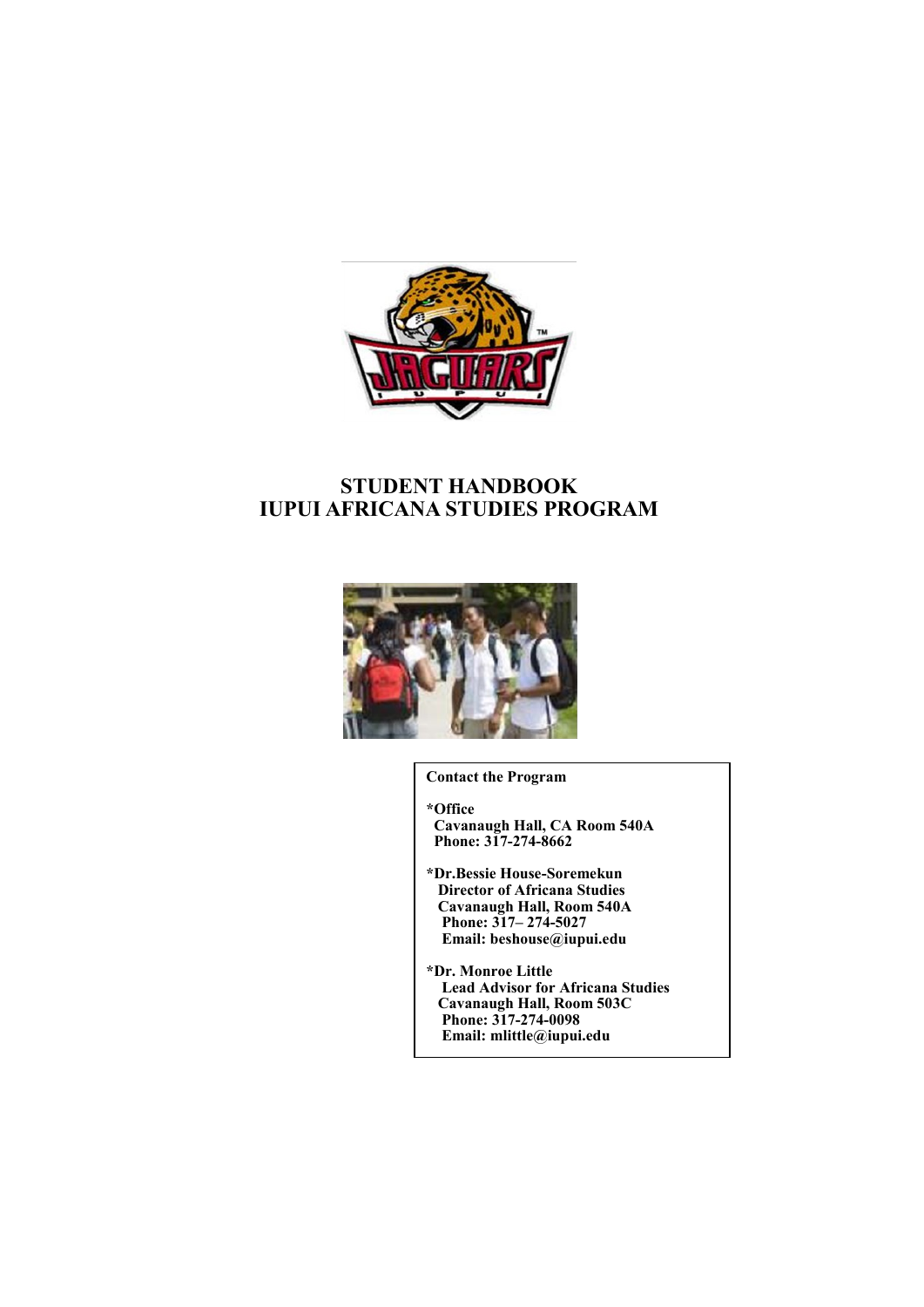# **Table of Contents**

| Message From The Director                                                                                                                                                                                         | 1              |
|-------------------------------------------------------------------------------------------------------------------------------------------------------------------------------------------------------------------|----------------|
| The Program Lead Advisor                                                                                                                                                                                          | 2              |
| Africana Studies Program                                                                                                                                                                                          | 3              |
| Program Faculty and Staff                                                                                                                                                                                         | $\overline{4}$ |
| Major Requirement                                                                                                                                                                                                 | 5              |
| Major Electives                                                                                                                                                                                                   | 6              |
| Major Electives (continue)                                                                                                                                                                                        | 7              |
| Minor Requirement                                                                                                                                                                                                 | 8              |
| <b>Minor Electives</b>                                                                                                                                                                                            | 9              |
| Minor Electives (continued)                                                                                                                                                                                       | 10             |
| Africana Studies Certificate                                                                                                                                                                                      | 11             |
| Certificate Electives (continued)                                                                                                                                                                                 | 12             |
| Africana Student Club                                                                                                                                                                                             | 13             |
| <b>Campus Resources</b><br><b>Career Center</b><br>Counseling and Psychological Services (CAPS)<br>Financial Aid<br>$\bullet$<br><b>IUPUI</b> Jagtag<br>$\bullet$<br><b>IUPUI University Library</b><br>$\bullet$ | 14             |

• Oncourse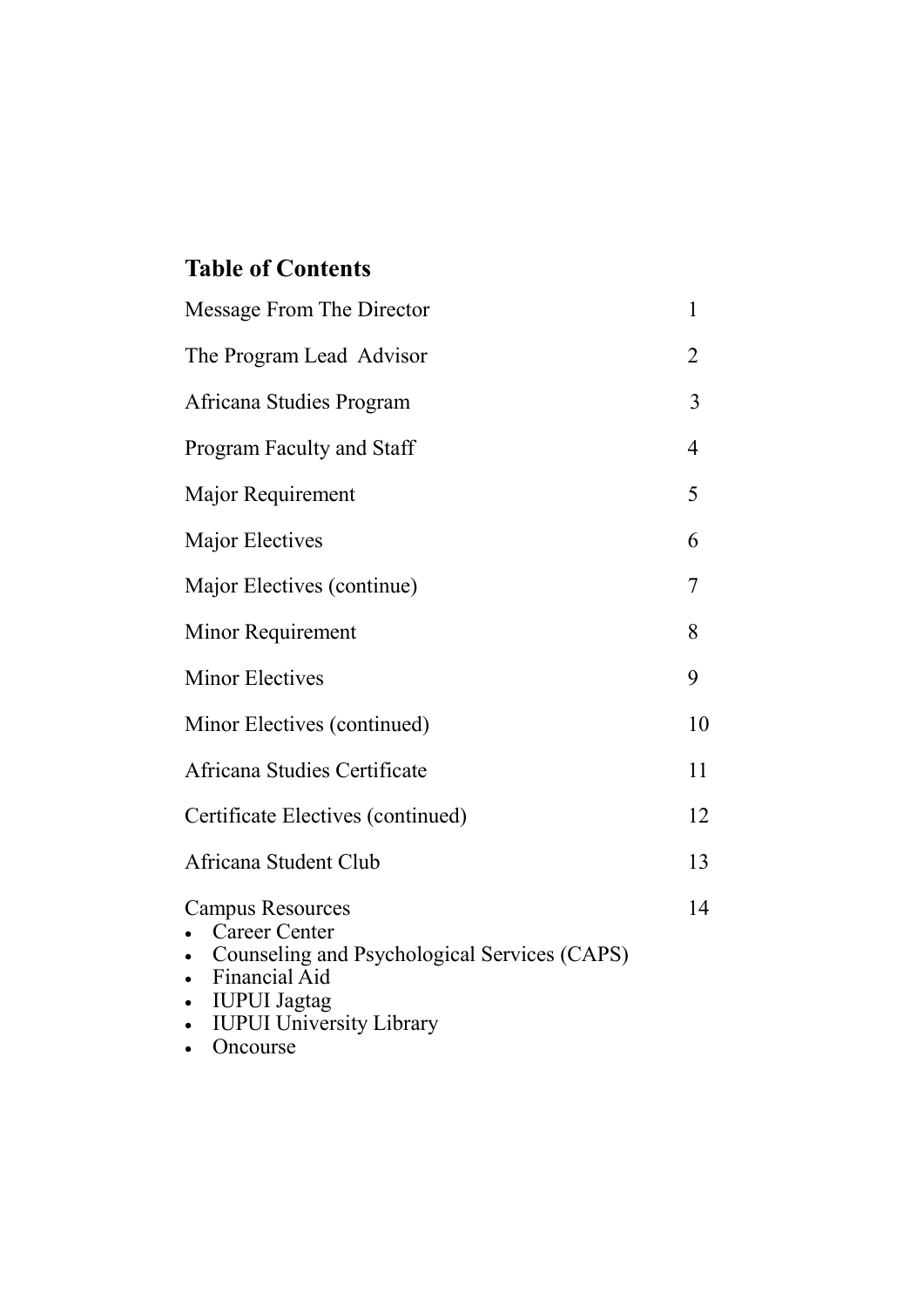# **Table of Contents (continued)**

| Campus Resources (continued)                                                               | 15 |
|--------------------------------------------------------------------------------------------|----|
| <b>IUPUI</b> Jagtag                                                                        |    |
| <b>IUPUI University Library</b>                                                            |    |
| Oncourse                                                                                   |    |
| • OneStart                                                                                 |    |
| <b>Parking Permits</b>                                                                     |    |
| Registrar                                                                                  |    |
| • Student Affairs Office                                                                   |    |
| <b>Student E-mail Accounts</b>                                                             |    |
| University College Learning Center                                                         |    |
| Awards and Scholarships<br>Program Awards<br>Program Scholarship<br>School of Liberal Arts | 16 |
| Olaniyan Scholars Program and<br><b>Summer Experience</b>                                  | 17 |
| Hermano & Hermano Program                                                                  | 18 |
| Center for Global Entrepreneurship and<br>Sustainable Development                          | 19 |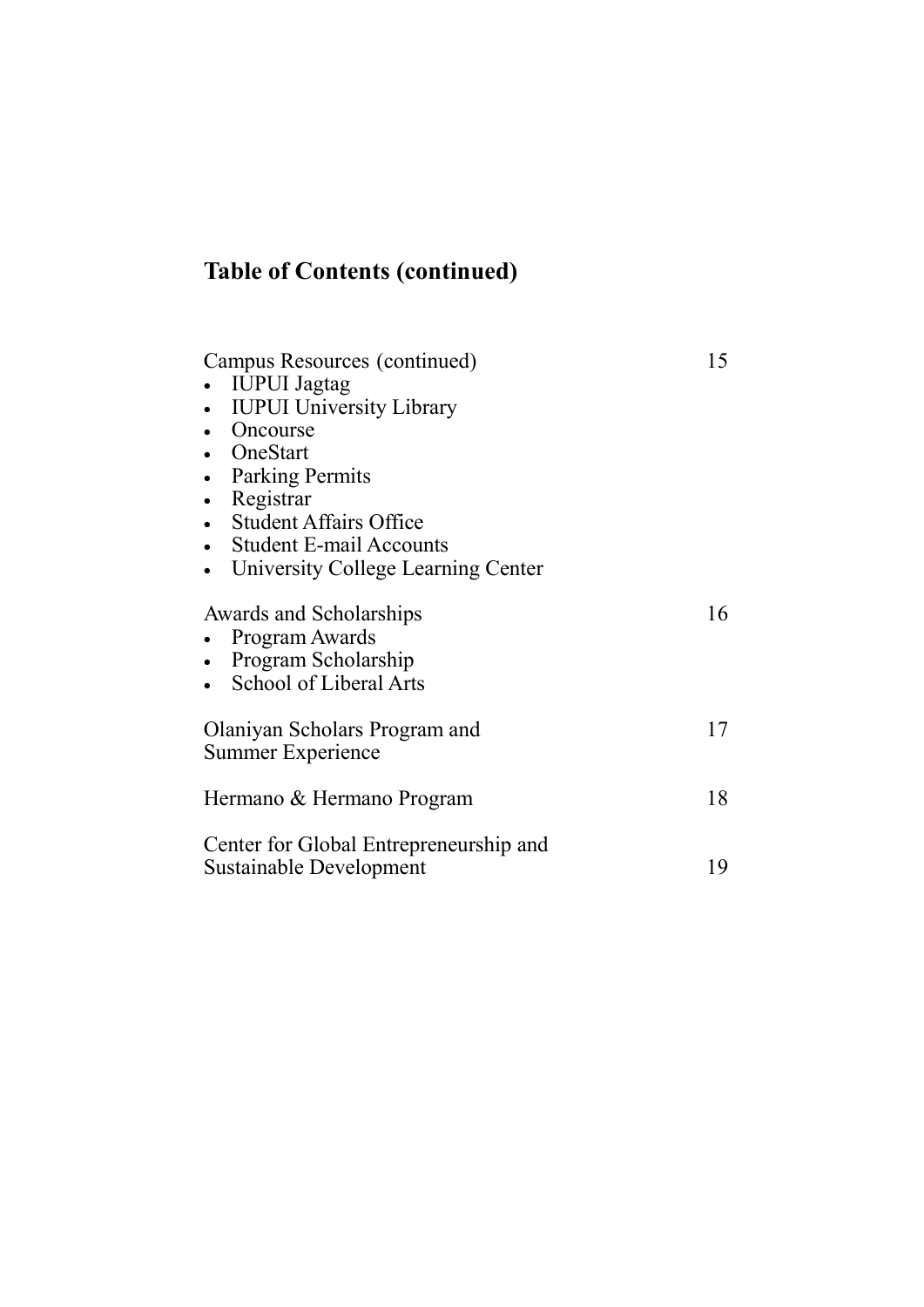#### **Welcome Page from the Director of Africana Studies**



I am delighted to extend my greetings and warm wishes to you as the Director of Africana Studies at Indiana University Purdue University Indianapolis (IUPUI). I sincerely hope that you will find IUPUI to be a warm and nurturing environment for your various intellectual pursuits and interests over the next few years. IUPUI is a very exciting place to study and there are many degree and professional programs that are now offered. Students from many diverse backgrounds have become part of our academic landscape over the past few decades.

The Africana Studies Program continues to expand and grow across time. We are happy to inform you that we now offer a Bachelor's Degree in the School of Liberal Arts with a major in Africana Studies and you can also acquire a minor as well. The rich heritage of Africana Studies connects us with the mother continent Africa, which was the birthplace of human kind as we know it. Our faculty bring a rich and diverse knowledge and background of Africa to their teaching and research activities and infuse their understanding of Africa's rich historical past and contemporary activities into our classroom experiences, but they also examine at great length the African American experience as well as the development of the African diaspora and the critical role and responsibilities of diasporic Africans today within the changing contours of the global economy. We are indeed excited about the prospects for the present and future development of Africa and the African Diaspora for there are unprecedented opportunities for individual and societal development processes to occur that did not exist before. We hope that you will move forward to seize the moment and the unprecedented opportunities that now await you within the broader context of the  $21<sup>st</sup>$  century knowledge economy.

One of the questions that students ask most often is what types of occupations they can pursue if they major in Africana Studies? This is an important question and the reality is that there are numerous careers that you may pursue in areas such as education, non-profit organizations, entrepreneurship, think tanks, the media, non-profit organizations, community organizations, law, health care, state, federal or local governmental agencies, national and international organizations, and many others.

Again, we wish you well in your academic endeavors at IUPUI and look forward to working with you more to make your academic experience both successful and rewarding.

With my very best regards,

Dr. Bessie House-Soremekun Director of Africana Studies Indiana University Purdue University Indianapolis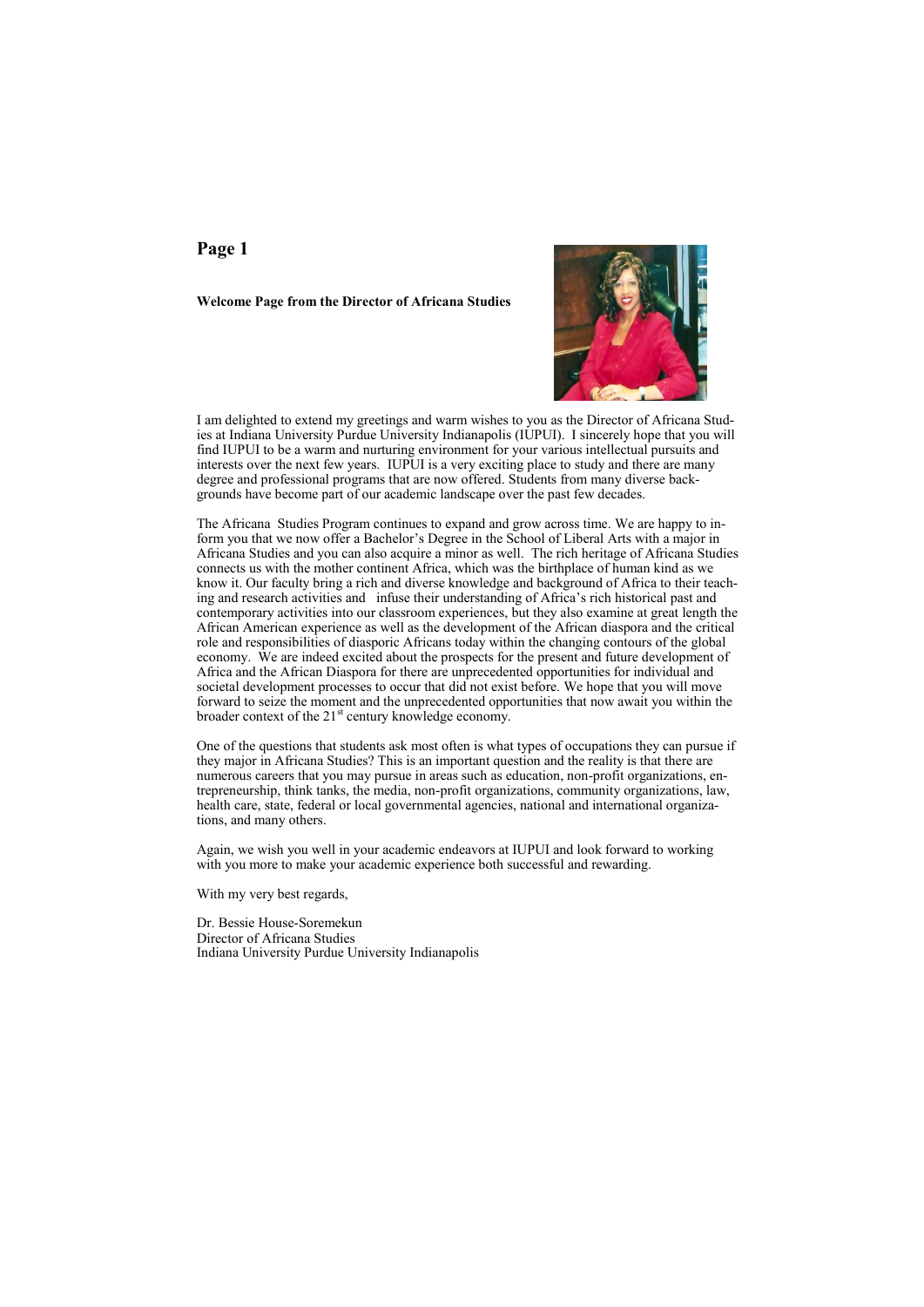# **Page 2 Message From the Program Lead Advisor**



On behalf of IUPUI's Africana Studies faculty, I would like to welcome you to our program. In my capacity as Lead Undergraduate Advisor, I look forward to assisting you in the development of a course of study for your Africana Studies major or minor that will be a meaningful and rewarding academic experience for you. Although Africana Studies is relatively new as a field of study, it is based on knowledge that is older than the Pyramids of ancient Egypt. Yet the application of this timeless knowledge illuminates the present condition and future prospects of the world. Its students and faculty investigate the history, life and culture of African descended peoples, exploring both the ways in which the African experience is configured by social, political, and economic factors, and the aesthetic dimensions of that experience as expressed in the arts and literature. Our curriculum emphasizes courses on the African American, African and African Diasporic experience. The Africana Studies program is committed to providing you with an educational experience that is unsurpassed in nurturing and preparing you for life in a global, multicultural world.

The Africana Studies Program supports internationally recognized professional scholarly organizations such as the Association for the Study of African American Life and History and the National Council for Black Studies. These two organizations are the premier organizations in Black Studies and you are encouraged to become a member of one or both of these organizations as well as attend their annual meetings. The Africana Studies program also supports campus student groups and organizations designed to meet the academic and social needs of African American students and others at IUPUI including the African Student Association, the Black Student Union, Black sororities and fraternities, the Student African American Brotherhood, Student African American Sisterhood, and pre-professional groups in engineering, journalism, law, and medicine. Other campus events in which the program participates are the Black History Month Celebration, the African Students dinner and the Celebration of Black Graduates.

In addition to the numerous academic scholarship opportunities offered by IUPUI, Africana Studies offers two scholarships--the Olaniyan and the Marie Turner-Wright--to qualified undergraduates. You are strongly encouraged to apply for either or both of these academic scholarships. The Program also offers the Preston Eagleson and Outstanding Student awards. The first award goes to a student who writes a meritorious paper in our courses; the second is given to a graduating senior who faculty believe have contributed in a significant way to the Africana Studies program academically and/or in service to the community.

Students may also apply for financial support for innovative research projects undertaken under the guidance of individual instructors. Africana Studies majors and minors are encouraged to take advantage of various service learning opportunities and internship programs offered by the program as well as the university. Students completing the Africana Studies major are well prepared for graduate study in Urban League, NAACP, Urban Affairs, and the Office of the humanities and social sciences. Majors in Africana Studies can also pursue professional training in fields such as pharmacy, medicine, or law. Africana Studies graduates have also successfully pursued employment opportunities in business, the federal and state government, international development agencies, human service units, social service programs, and counseling services. Africana Studies is also an appropriate academic background for work in community organizations such as the National Economic Opportunity as well as teaching at all levels.

Sincerely,

Monroe H. Little, Jr. Africana Studies Lead Undergraduate Advisor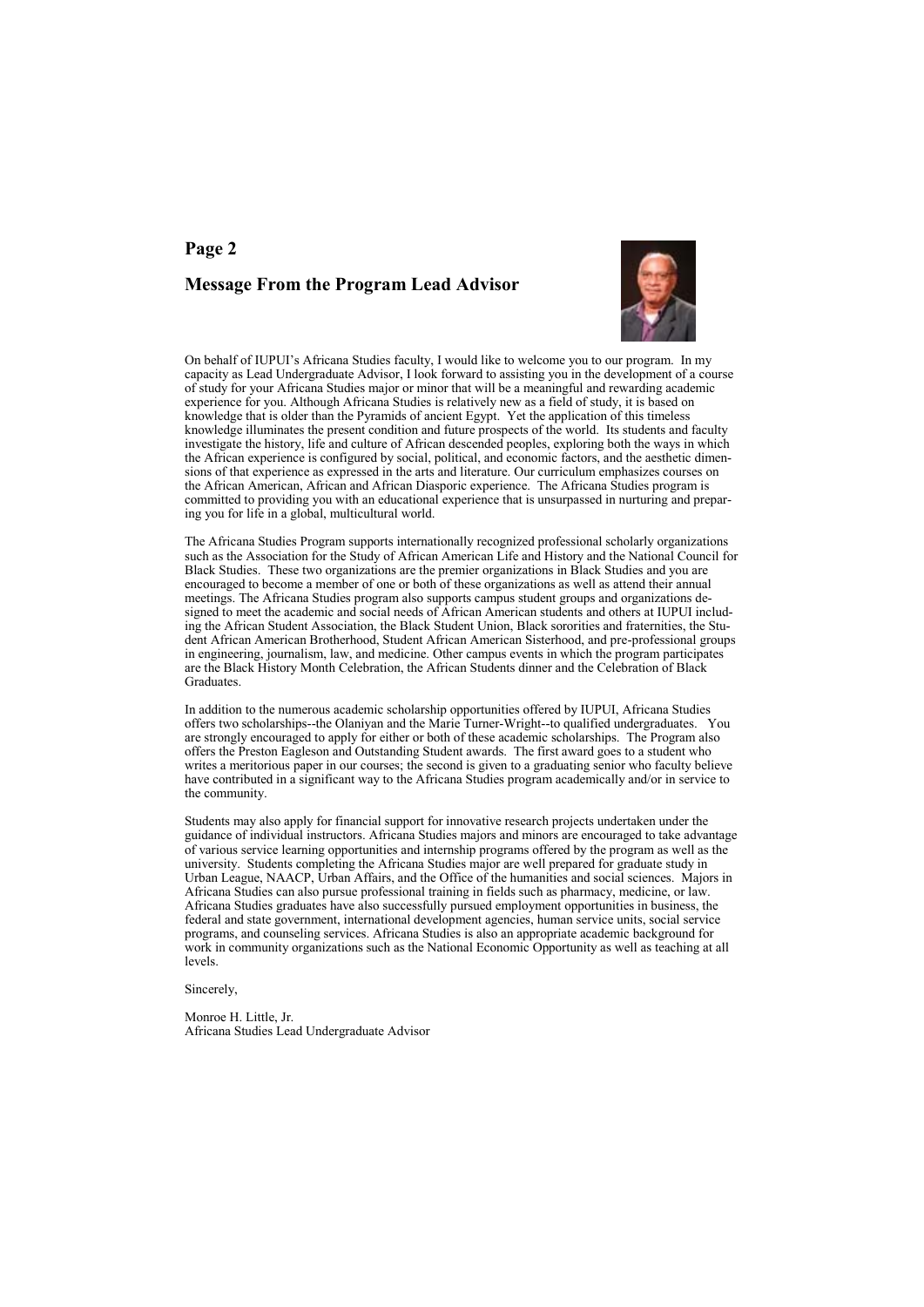### **Welcome to Africana Studies**

Africana Studies at IUPUI is devoted to the scholarly exploration of African and African American history, life and culture from an interdisciplinary perspective. The Program as well as various schools and departments within the University offer a variety of courses, lectures and other scholarly activities which explore different aspects of the historical and contemporary African as well as African American experience.

### **IUPUI Africana Studies Program Mission, Philosophy and Goal**

#### **OUR MISSION:**

To provide an academically rigorous, socially engaging, and relevant learning environment for the study of Africa and the African Diaspora.

#### **OUR PHILOSOPHY:**

The active pursuit of knowledge- -utilizing critical thinking skills- -is essential for students to evaluate themselves, their communities and the world. Our instruction assists them in acquiring the intellectual skills that encourage an alternative, transformative, inclusive vision of humanity. We are committed to instilling the confidence and tenacity to actualize that vision as well as foster among students a spirit of leadership and respect for others.

#### **OUR GOAL:**

To graduate well-prepared, confident students dedicated to careers of service who have the potential for future development in mind and character as they assume the highest responsibilities of local, national and global citizenship.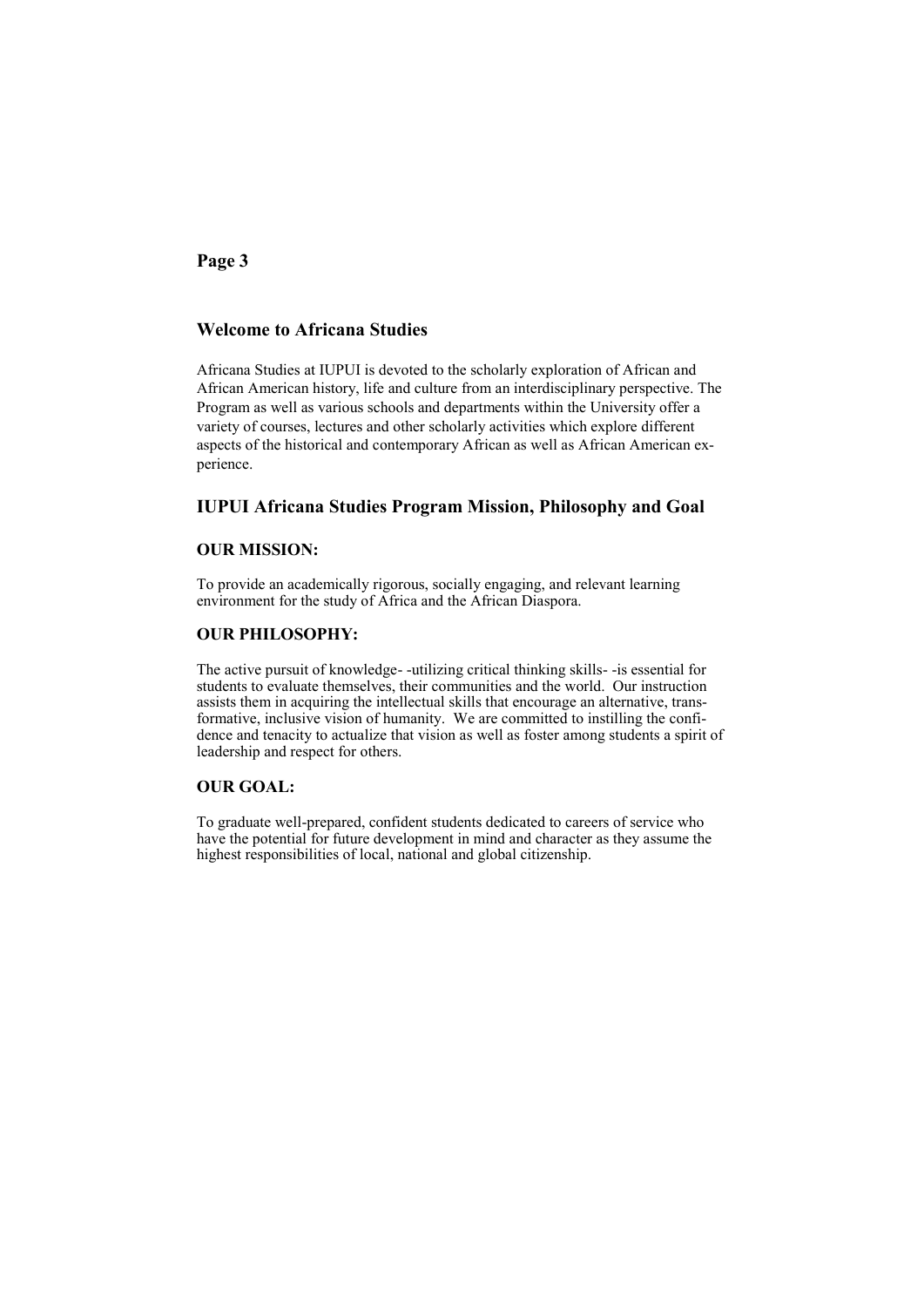# **Program Faculty and Staff**

| <b>Name</b>                  | Office# | Phone#   | E-mail               |
|------------------------------|---------|----------|----------------------|
| Bessie House-Soremekun       | 503D    | 274-5027 | beshouse@iupui.edu   |
| David Hoegberg               | 504D    | 274-9823 | icic100@iupui.edu    |
| Dawn Wheeler                 | 540A    | 274-2214 | dawwheel@iupui.edu   |
| Deborah Morton               | 540A    | 274-8662 | dpmorton@iupui.edu   |
| Didier Gondola               | 503P    | 274-8160 | gondola@iupui.edu    |
| <b>Edward Curtis</b>         | 335     | 278-1683 | ecurtis4@iupui.edu   |
| Gina Gibau (Sanchez)         | 413C    | 274-4926 | gsanchez@iupui.edu   |
| Gwen Crenshaw                | 540A    | 274-8662 | gcrensha@indiana.edu |
| Iuri Santos                  | 540A    | 274-8662 | isantos@indiana.edu  |
| Jason Housley                | 540A    | 274-8662 | jhousley@indiana.edu |
| Jennifer Thorington-Springer | 501K    | 278-2636 | jtspring@iupui.edu   |
| John McKivigan               | 531     | 274-5860 | jmckivig@iupui.edu   |
| Joseph M. Kelly              | 503N    | 274-1689 | jaskelly@iupui.edu   |
| Joseph Tucker Edmonds        | 504E    | 274-7366 | jtuckere@iupui.edu   |
| Juhanna Rogers               | 540A    | 274-8662 | junroger@iupui.edu   |
| Kelly Hayes                  | 335E    | 278-2639 | keehayes@iupui.edu   |
| Mary Wheeler                 | 401     | 278-7356 | mapwheel@iupui.edu   |
| Missy Kubitschek             | 501L    | 274-0080 | mkubitsc@iupui.edu   |
| Modupe Labode                | 420     | 274-3829 | mlabode@iupui.edu    |
| Monroe Little                | 503C    | 274-0098 | mlittle@iupui.edu    |
| Najja Modibo                 | 303A    | 274-7998 | nmodibo@iupui.edu    |
| Obioma Nnaemeka              | 545     | 278-2038 | Nnaemeka@iupui.edu   |
| Oladele Omosegbon            | 540A    | 274-8662 | oomosegb@iupui.edu   |
| Ramla Bandele                | 503F    | 274-1463 | rbandele@iupui.edu   |
| Ronda Henry Anthony          | 501N    | 278-0885 | ronhenry@iupui.edu   |
| Una Okonkwo Osili            | 527     | 278-8908 | uosili@iupui.edu     |
| Administrative Assistant     |         |          |                      |
| Lorna Dawe                   | 540A    | 274-8662 | ldawe@iupui.edu      |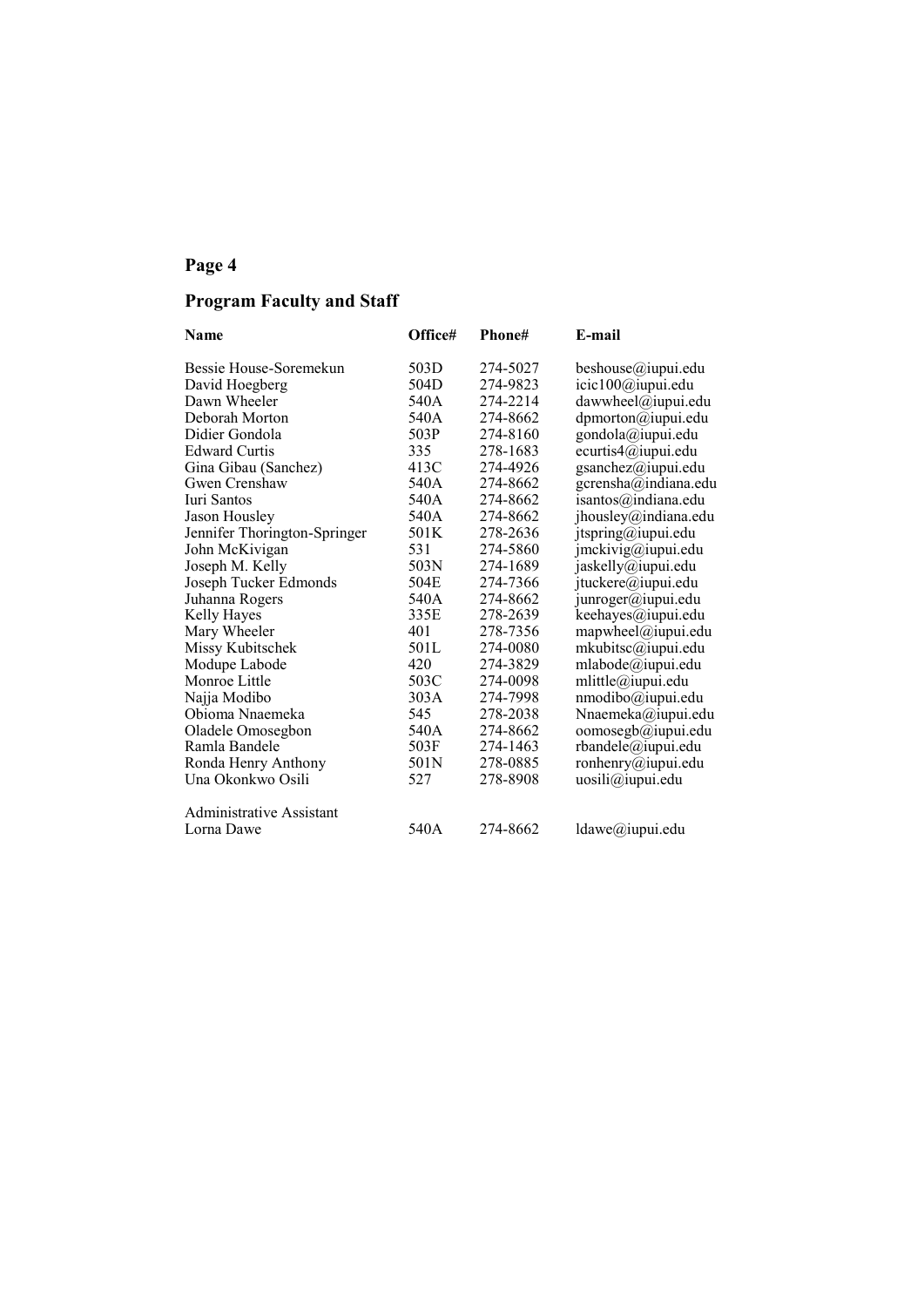# **Africana Studies (AFRO) Major**

The Africana Studies major prepares undergraduates for productive local, national and international careers or graduate work. It grounds students in the essential theory and basic information about people of African descent that serves as a foundation of knowledge for advanced study in the discipline. Recognizing the importance of crosscultural understanding and regional differences of the African experience, it also provides students with a trans-national perspective on the life, history and culture of people of African descent in the United States, Latin America, Canada, the Caribbean Europe, and Africa. To ensure coherence within the overall major, students must also complete one introductory course and one senior seminar capstone course.

The **Bachelor of Arts degree with a major in Africana Studies (AFRO)** requires satisfactory completion of the following:

- Completion of general education and distribution requirements as indicated in the School of Liberal Arts section of the IUPUI bulletin that was current when the student declared a major in Africana Studies.
- Completion of a total of **33** credit hours, with a minimum grade of C in each course.
- There is no double counting within the major. Courses which can potentially count in two or more areas can only fulfill one requirement within the major.
- Students cannot take more than 6 hours of AFRO-A 495: Independent Study, AFRO-A 499: Community Experience Internship, or AFRO-A 499: Honors Thesis for credit.

#### **Major Requirements:**

- \_\_\_\_\_ AFRO-A 140: Introduction to African American and African Diaspora Studies (3 cr.)
- AFRO-A 200: Research in African American and African Diaspora Studies (3 cr.)
- AFRO-A 306: Globalization, Struggle and Empowerment in the African Diaspora (3 cr.)
- Senior capstone course requirement choose from: AFRO-A 414: Seminar in African American and African Diaspora Studies (3 cr.) or, with approval from the director, a 3 credit AFRO-A 495: Independent Study capstone project
- Area concentration requirement (9 credits) in one of the following geographical regions: Africa, Latin America and the Caribbean, North America  *The area concentration must include courses from at least 2 different School of* 
	- *Liberal Arts departments and at least 2 courses at the 300 level or higher.*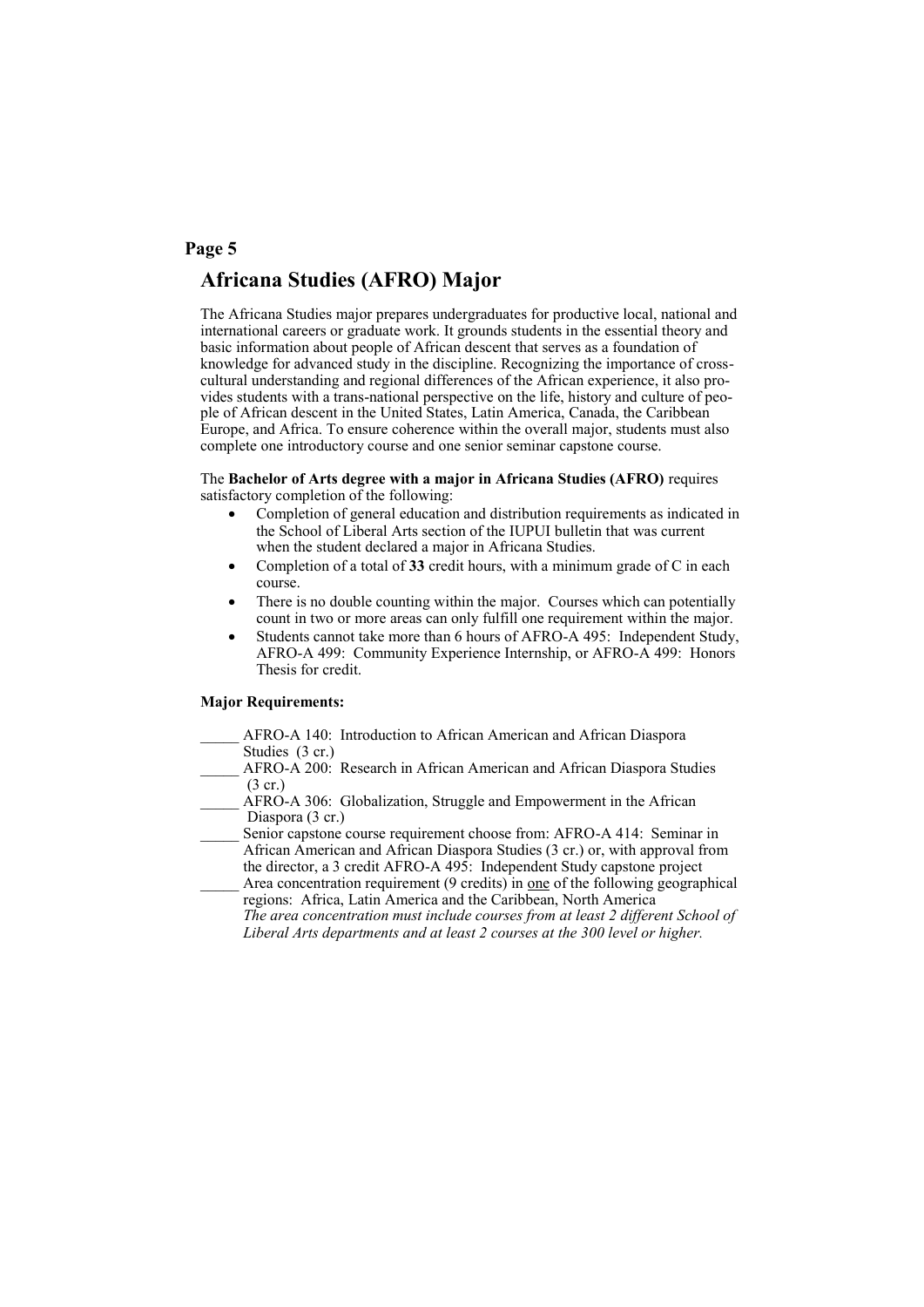# **Major Electives**

Elective credits (12 credits) selected from the following Africana Studies program specific and/or School of Liberal Arts department courses

| Africa: 3 credits each        |                                                                  |
|-------------------------------|------------------------------------------------------------------|
| <b>AFRO-A 152:</b>            | Introduction to African Studies                                  |
| <b>ANTH-E 310:</b>            | Cultures of Africa                                               |
| ENG-L 382:                    | Fiction of the Non-Western World                                 |
| $ENG-L$ 411:                  | Literature and Society: South African Literature and Society     |
| <b>HER-H 300:</b>             | <b>Black Visual Artists</b>                                      |
| HIST-H 227:                   | <b>African Civilizations</b>                                     |
| HIST-H 421:                   | Topics in African, Asian, or Latin American History: Peoples and |
|                               | Cultures of Africa                                               |
| <b>POLS-Y 338:</b>            | <b>African Politics</b>                                          |
| <b>REL-R 314:</b>             | Religion and Racism                                              |
|                               |                                                                  |
|                               | Latin America and the Caribbean: 3 credits each                  |
| <b>ANTH-E 384:</b>            | The African Diaspora                                             |
| ENG-L 245:                    | Introduction to Caribbean Literature                             |
| ENG-L 406:                    | Topics in African-American Literature: Anglophone Caribbean      |
|                               | Writers                                                          |
| $ENG-L$ 406:                  | Topics in African-American Literature: Caribbean Women Writers   |
| GEOG-G 323:                   | Geography of Latin America                                       |
| GEOG-G 324:                   | Geography of the Caribbean                                       |
| $HIST-F 341$ :                | Latin America: Conquest and Empire                               |
| <b>HIST-F 342:</b>            | Latin America: Evolution and Revolution since Independence       |
| <b>POLS-Y 337:</b>            | Latin American Politics                                          |
| REL-R 328:                    | Afro-Diaspora Religions                                          |
| SOC-R 461:                    | Race and Ethic Relations                                         |
| North America: 3 credits each |                                                                  |
| <b>AFRO-A 150:</b>            | Survey of the Culture of Black Americans                         |
| AFRO-A 202:                   | The West and The African Diaspora                                |
| AFRO-A 255:                   | The Black Church in America                                      |
| AFRO-A 352:                   | Afro-American Art II: Afro-American Artists                      |
| <b>AFRO-A 303:</b>            | Topics in African American Studies                               |
| AFRO-A 369:                   | The African American Experience                                  |
| <b>ANTH-E 403:</b>            | Women of Color in the US                                         |
| <b>ANTH-P405:</b>             | Fieldwork in Archaeology (subject to Africana Studies advisor's  |

permission) ENG-L 370: Black American Writing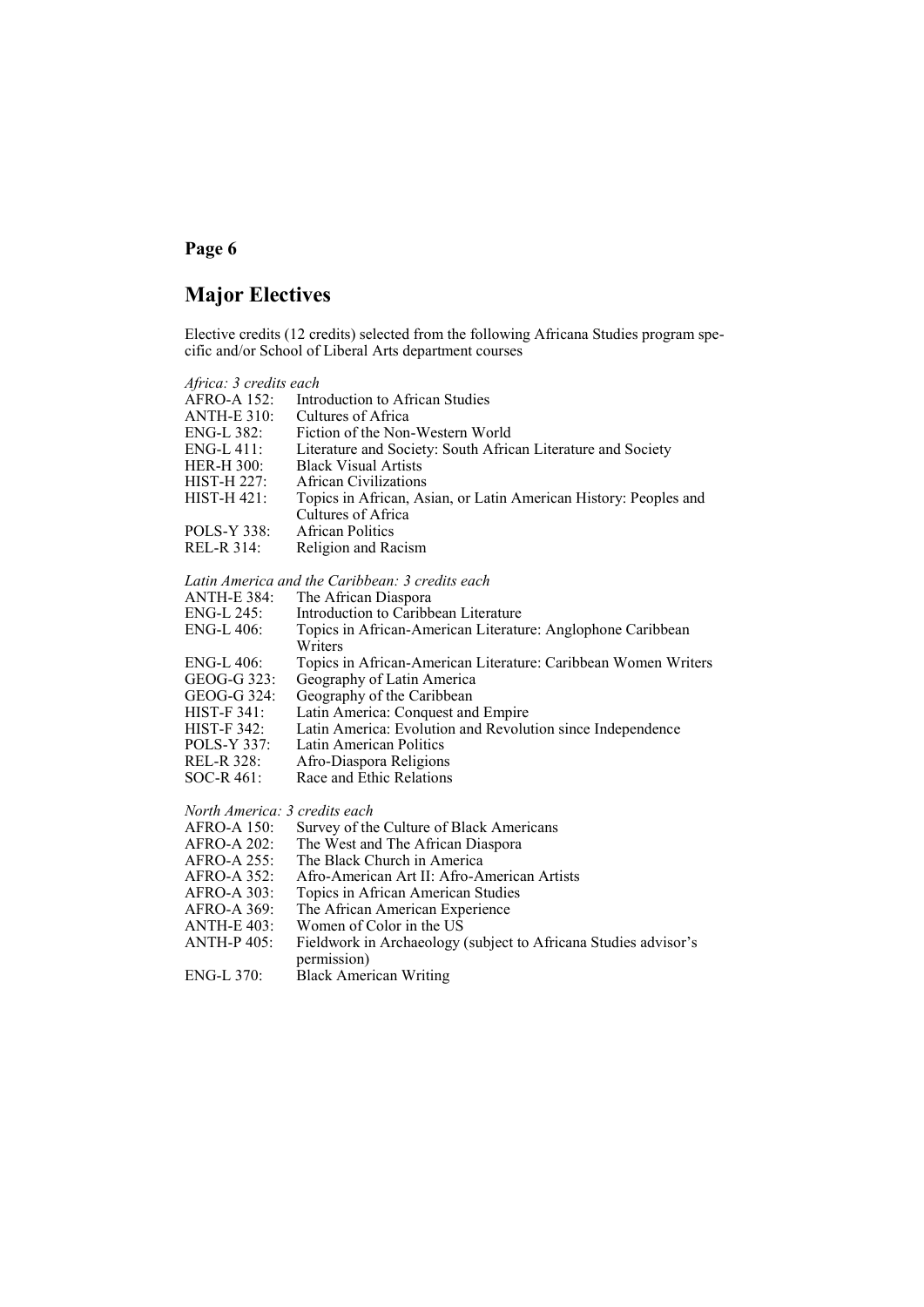# **Major Electives (continued)**

| ENG-L 406:         | Topics in African American Literature (varies)                    |
|--------------------|-------------------------------------------------------------------|
| ENG-L 406:         | Topics in African American Literature: Women Novelists Since 1900 |
| <b>FOLK-F354:</b>  | African American Folklore/Folklife/Folk Music                     |
| <b>HIST-A 355:</b> | African-American History I                                        |
| <b>HIST-A 356:</b> | African-American History II                                       |
| <b>HIST-H 421:</b> | Topics in African, Asian, or Latin American History: African      |
|                    | Americans in Indiana                                              |
| <b>HIST-H 421:</b> | Topics in African, Asian, or Latin American History: Interpreting |
|                    | African American History at Museums and Historic Sites            |
| MUS-M 394:         | Black Music in America                                            |
| MUS-Z 393:         | History of Jazz                                                   |
| <b>POLS-Y 325:</b> | African American Politics                                         |
| REL-R 363:         | African-American Religions                                        |
| REL-R 370:         | Islam in America                                                  |
| $SOC-R$ 461:       | Race and Ethnic Relations                                         |
|                    |                                                                   |

*Africana Studies Courses: 3 credits each*

| AFRO-A 495: | Individual Readings in Afro-American Studies |  |
|-------------|----------------------------------------------|--|
|-------------|----------------------------------------------|--|

- AFRO-A 499: Community Experience Internship
- AFRO-A 499:<br>AFRO-A 499: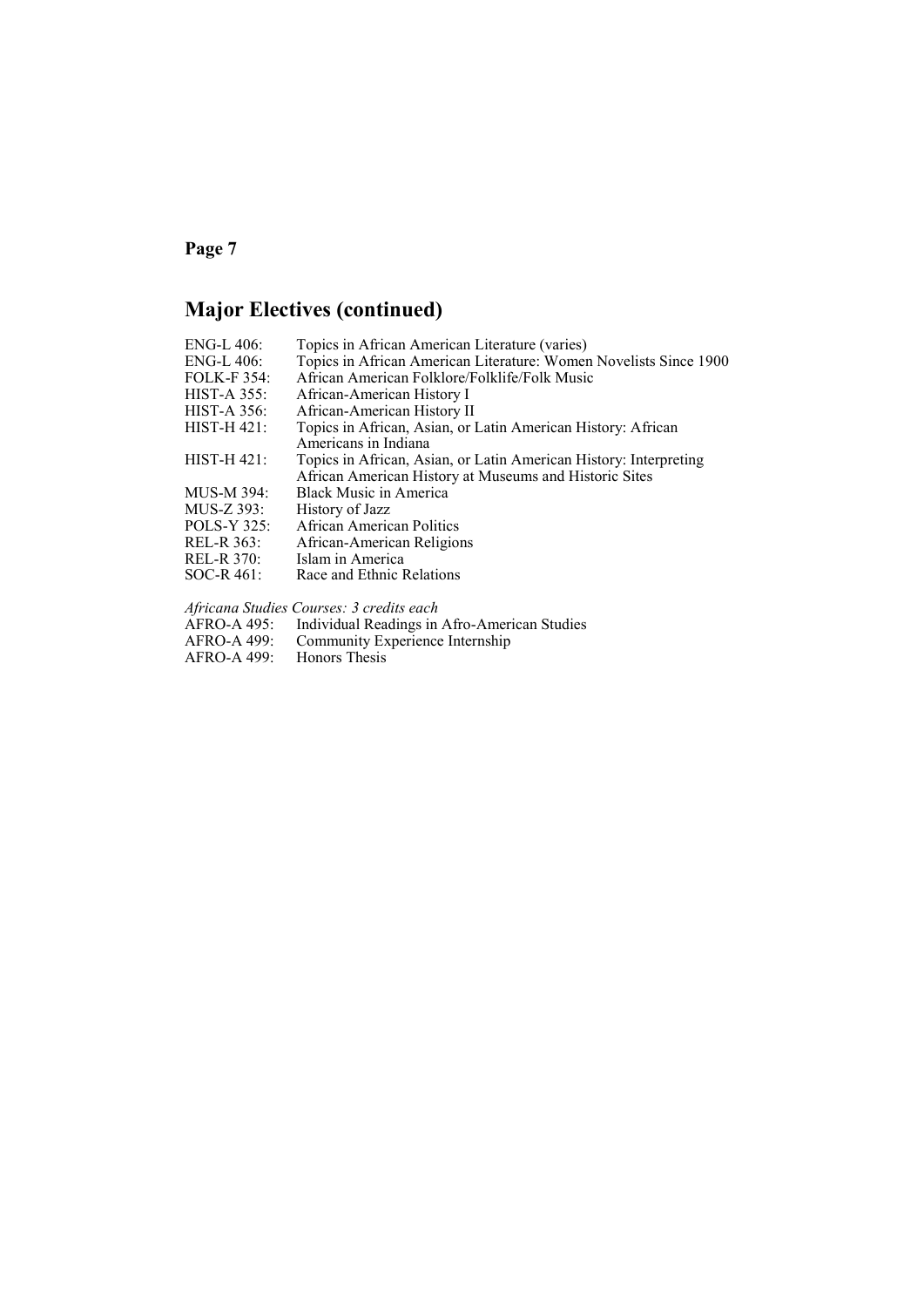# **Africana Studies (AFRO) Minor**

The Africana Studies Program encompasses the scholarly exploration of the life and culture of people of Africa and the African Diaspora from an interdisciplinary perspective. A minor in Africana Studies gives students the opportunity to get a broad background in this area to complement students' major area of study.

A **minor in Africana Studies (AFRO)** requires satisfactory completion of the following requirements:

- Completion of properly distributed credit hour requirements for the baccalaureate degree in effect when the student was admitted to their home school.
- Completion of **15** credit hours, with a minimum grade of C in each course
- Contact the department to complete the necessary paperwork to officially declare the minor

### **Minor Requirements:**

| <b>AFRO-A 140:</b> | Introduction to African American and                        |
|--------------------|-------------------------------------------------------------|
|                    | African Diaspora Studies (3 cr.)                            |
|                    | One $(1)$ of the following courses $(3 \text{ cr. each})$ : |
| <b>AFRO-A 200:</b> | Research in African and African Diaspora                    |
|                    | <b>Studies</b>                                              |
| $AFRO-A 306$ :     | Globalization, Struggle, and Empowerment                    |
|                    | in the African Diaspora                                     |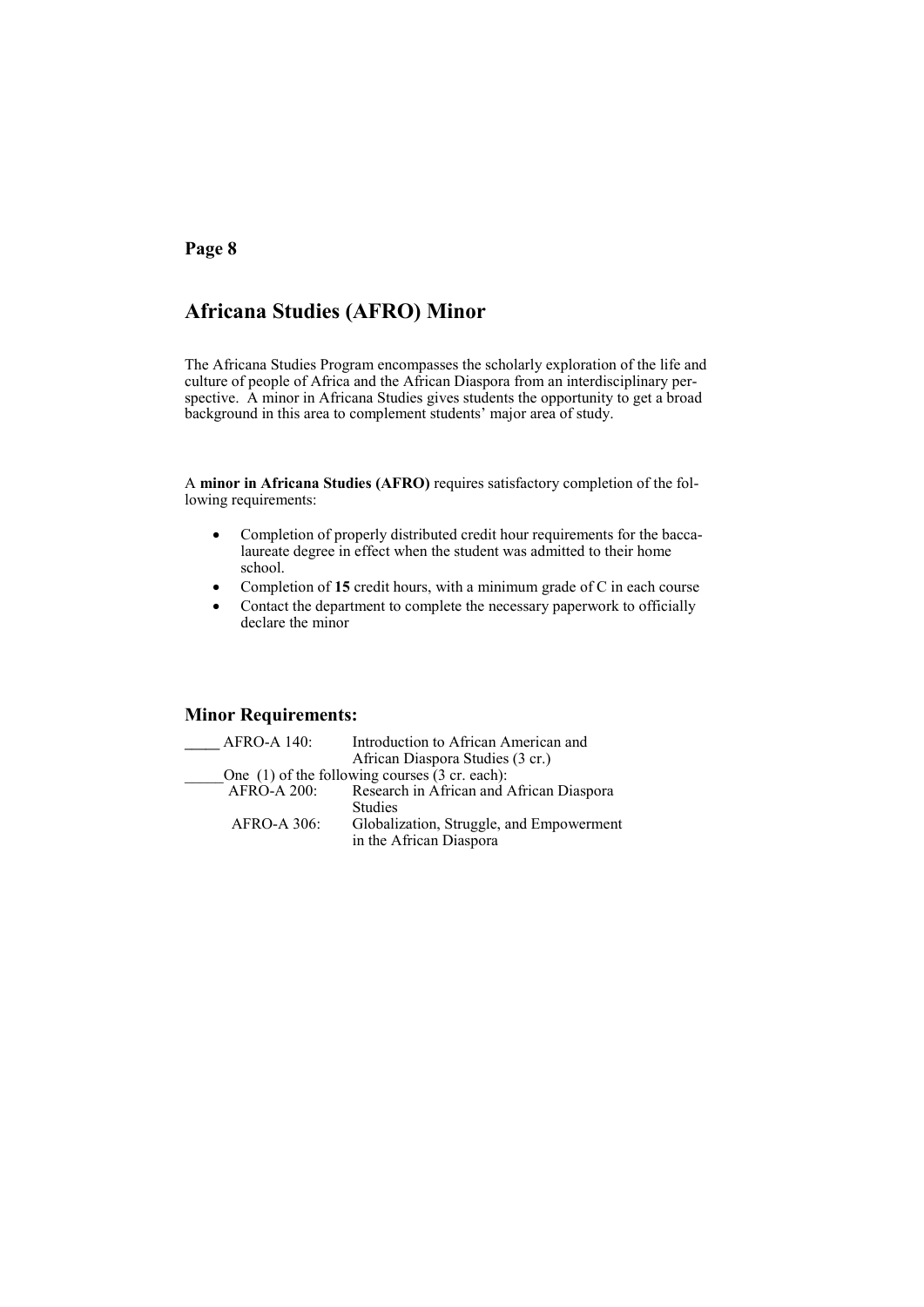# **Minor Electives**

Elective credits (9 credits) selected from the following Africana Studies program specific and/or School of Liberal Arts department courses

|                      | Africana Studies courses (common to the three areas of concentration, 3 cr. each): |
|----------------------|------------------------------------------------------------------------------------|
| AFRO-A 414:          | Seminar in African American and African Diaspora Studies:                          |
|                      | Senior Capstone                                                                    |
| AFRO-A 495:          | <b>Independent Study</b>                                                           |
| AFRO-A 499:          | Honors Thesis or Community Experience Internship                                   |
| Africa (3 cr. each): |                                                                                    |
| AFRO-A 352:          | Afro-American Art II: Afro-American Artists (3 cr.)                                |
| ENG-L 382:           | Fiction of the Non-Western World: 20 <sup>th</sup> Century African                 |
|                      | Literature                                                                         |
| ENG-L411:            | Literature and Society: South African Literature and Society                       |
| HER-H 300:           | Black Visual Artists (3 cr.)                                                       |
| HIST-H 227:          | <b>African Civilizations</b>                                                       |
| HIST-H 421:          | Topics in African, Asian, or Latin American History: Peoples and                   |
|                      | Cultures of Africa                                                                 |
| POLS-Y 338:          | <b>African Politics</b>                                                            |
| REL-R 314:           | Religion and Racism                                                                |
| SOC-R 461:           | Race and Ethnic Relations                                                          |
|                      | Latin America and the Caribbean (3 cr. each):                                      |
| ANTH-E 384:          | The African Diaspora                                                               |
| ENG-L 245:           | Introduction to Caribbean Literature                                               |
| ENG-L 406:           | Topics in African-American Literature: Anglophone Caribbean                        |
|                      | Writers                                                                            |
| ENG-L 406:           | Topics in African-American Literature: Caribbean Women                             |
|                      | Writers                                                                            |
| GEOG-G 323:          | Geography of Latin America                                                         |
| GEOG-G 324:          | Geography of the Caribbean                                                         |
| HIST-F 341:          | Latin America: Conquest and Empire                                                 |
| <b>HIST-F 342:</b>   | Latin America: Evolution and Revolution since Independence                         |
| POLS-Y 337:          | Latin American Politics                                                            |
| REL-R 328:           | Afro-Diasporic Religions                                                           |
| SOC-R 461:           | Race and Ethnic Relations                                                          |

*North America (3 cr. each):* 

AFRO-A 150: Survey Culture of Black Americans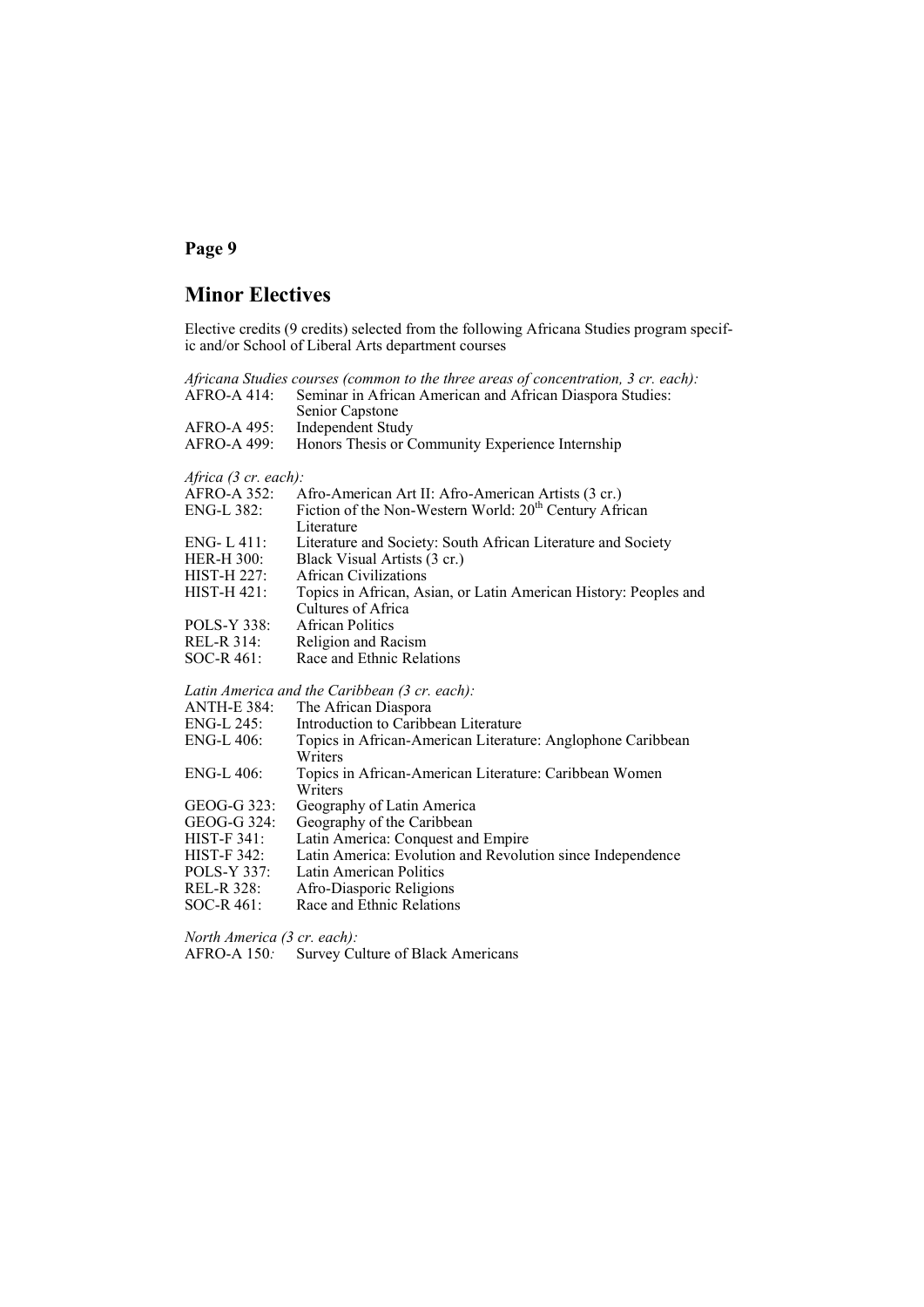# **Minor Electives (continued)**

| AFRO-A 202:        | The West and the African Diaspora             |
|--------------------|-----------------------------------------------|
| AFRO-A 255:        | The Black Church in America                   |
| AFRO-A 265:        | Sport and the Afro-American Experience        |
| AFRO-A 303:        | Topics in African American Studies            |
| AFRO-A 369:        | The African American Experience               |
| <b>ANTH-E 403:</b> | Women of Color in the US                      |
| $ENG-L$ 370:       | <b>Black American Writing</b>                 |
| <b>FOLK-F354:</b>  | African American Folklore/Folklife/Folk Music |
| <b>HIST-A 355:</b> | African-American History I                    |
| $HIST-A 356$ :     | African-American History II                   |
| MUS-M 394:         | <b>Black Music in America</b>                 |
| MUS-Z 393:         | History of Jazz                               |
| POLS-Y 325:        | African American Politics                     |
| REL-R 363:         | African-American Religions                    |
| <b>REL-R 370:</b>  | Islam in America                              |
| $SOC-R 461:$       | Race and Ethnic Relations                     |
|                    |                                               |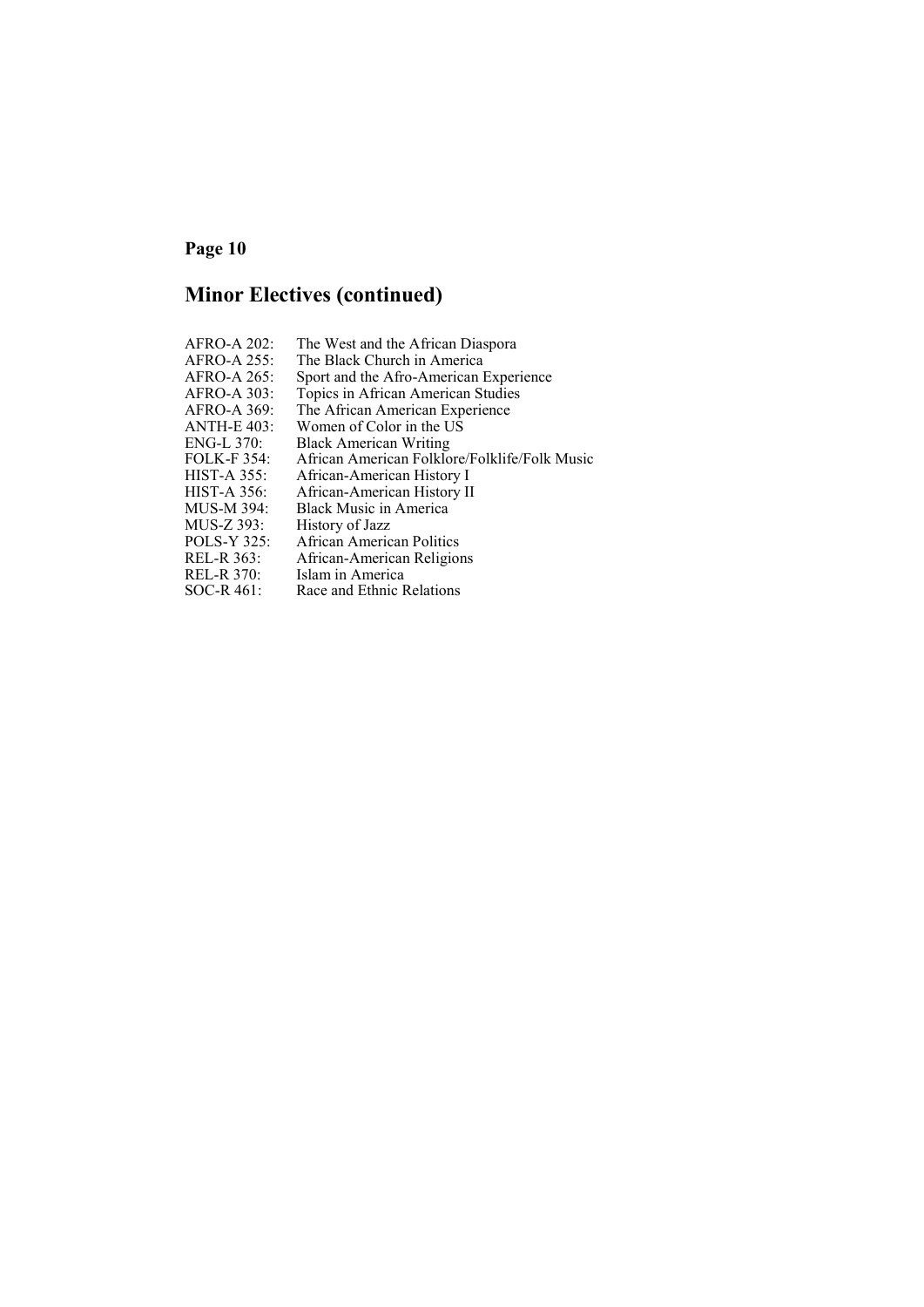# **African Studies (AFRO) Certificate**

The Africana Studies Program offers an 18 credit hour Certificate in African Studies designed to provide undergraduate students with an overview and understanding of both historical and contemporary perspectives on the lived experiences of the peoples and cultures of Africa. The curriculum provides students with a wide breadth of knowledge pertaining to the approaches used in the study of Africa in terms of its history, development, politics, culture, religion, health, environment, resources, growth, and economies. The Certificate in African Studies enables students to supplement their instruction in their major discipline with a concentration on African Studies. Alternatively, the Certificate provides additional preparation for students currently pursuing premed, pre-dentistry, nursing, business, engineering, and law degrees, who may envision a future career working in Africa.

Admission to the **Certificate program in African Studies (AFRO)** requires the following:

- 55 credit hours earned towards a degree at IUPUI
- At least a cumulative GPA of 2.5
- Contact the program office to complete the necessary paperwork to officially declare the certificate.

The **Certificate in African Studies (AFRO)** requires satisfactory completion of the following:

Completion of a total of **18** credit hours, with a minimum grade of C in each course.

#### **Certificate Requirements:**

#### **Core courses (6 cr.)**:

|                    | AFRO-A 152: Introduction to African Studies (3 cr.)                                                                                                             |
|--------------------|-----------------------------------------------------------------------------------------------------------------------------------------------------------------|
|                    | AND.                                                                                                                                                            |
|                    | AFRO-A 200: Research in African American and African Diaspora Studies (3 cr.)                                                                                   |
|                    | OR                                                                                                                                                              |
|                    | AFRO-A 495: Individual Readings in African American and African Diaspora                                                                                        |
|                    | Studies $(1-3 \text{ cr.})$                                                                                                                                     |
|                    | Electives (12 cr.), choose four courses from the following:                                                                                                     |
| <b>ANTH-E 310:</b> | Cultures of Africa (3 cr.)                                                                                                                                      |
| <b>PAIC L.300</b>  | $\mathbf{F}^{t}$ is called the $\mathbf{W}^{t}$ is $\mathbf{W}^{t}$ and $\mathbf{A}^{t}$ and $\mathbf{A}^{t}$ are $\mathbf{F}^{t}$ is a set of $\mathbf{W}^{t}$ |

| ENG-L 382: | Fiction of the Non-Western World: 20th Century African Literature |
|------------|-------------------------------------------------------------------|
|            | $(3 \text{ cr.})$                                                 |
| ENG-L 411: | South African Literature and Society (3 cr.)                      |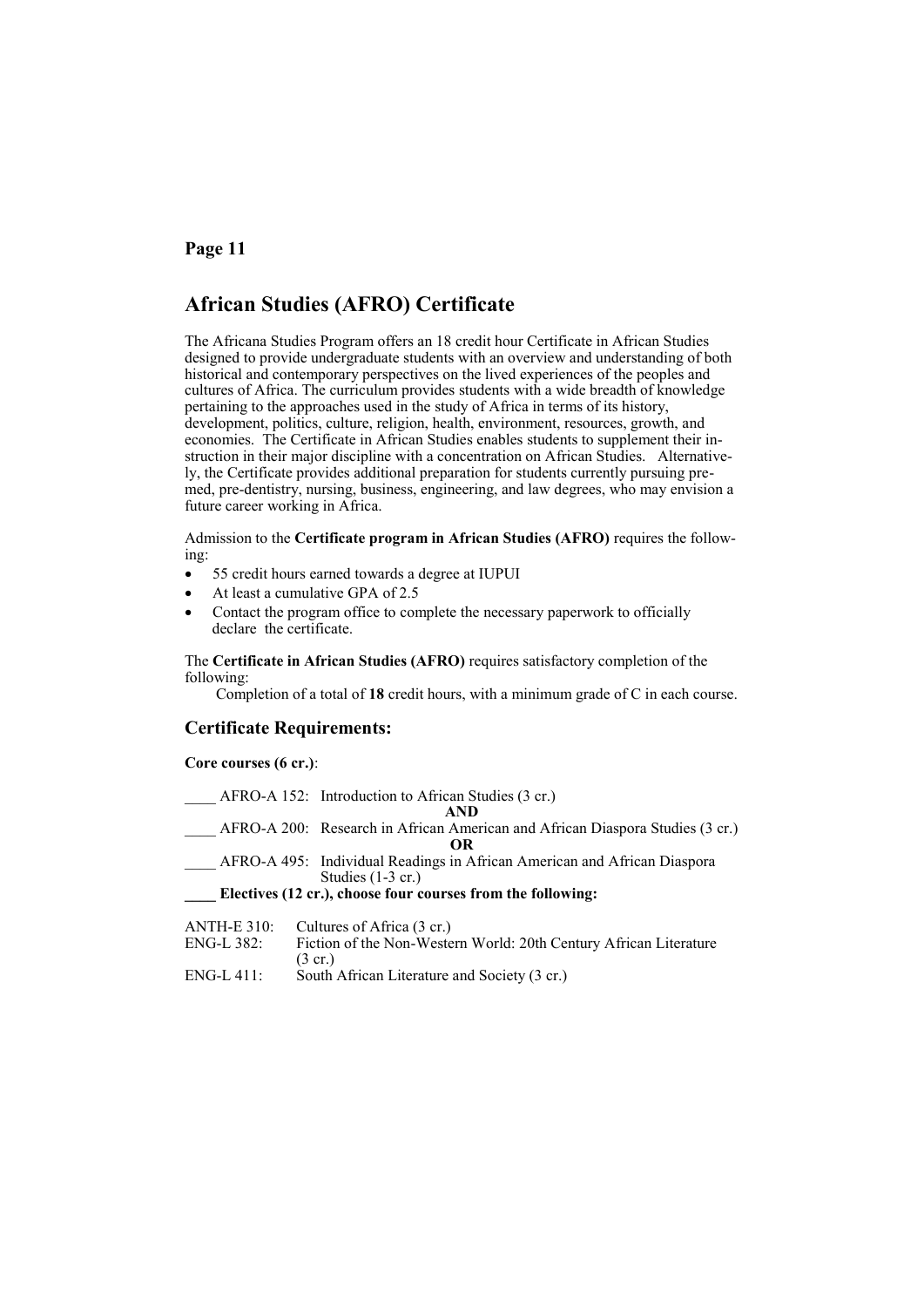# **Certificate Electives (continued)**

| Africa, Oceania, and the Americas (3 cr.)<br><b>HER-H 301:</b>                       |  |
|--------------------------------------------------------------------------------------|--|
| African Art I (3 cr.)<br>$HER-H 351:$                                                |  |
| HER-H 352:<br>African Art II (3 cr.)                                                 |  |
| African Civilization (3 cr.)<br>HIST-H 227:                                          |  |
| $HIST-H 421$ :<br>Topics in African, Asian, or Latin American History: Peoples and   |  |
| Cultures of Africa (3 cr.)                                                           |  |
| $HIST-H 421$ :<br>Topics in African, Asian, or Latin American History: Modern Africa |  |
| $(3 \text{ cr.})$                                                                    |  |
| POLS-Y 338:<br>African Politics (3 cr.)                                              |  |
| Studies in Religion: Religion and Health in Africa (3 cr.)<br><b>REL-R 300:</b>      |  |
| REL-R 328:<br>Afro Diasporic Religions (3 cr.)                                       |  |
| Global Human Rights and Cultural Competency Skills (3 cr.)<br><b>SWK-S 300:</b>      |  |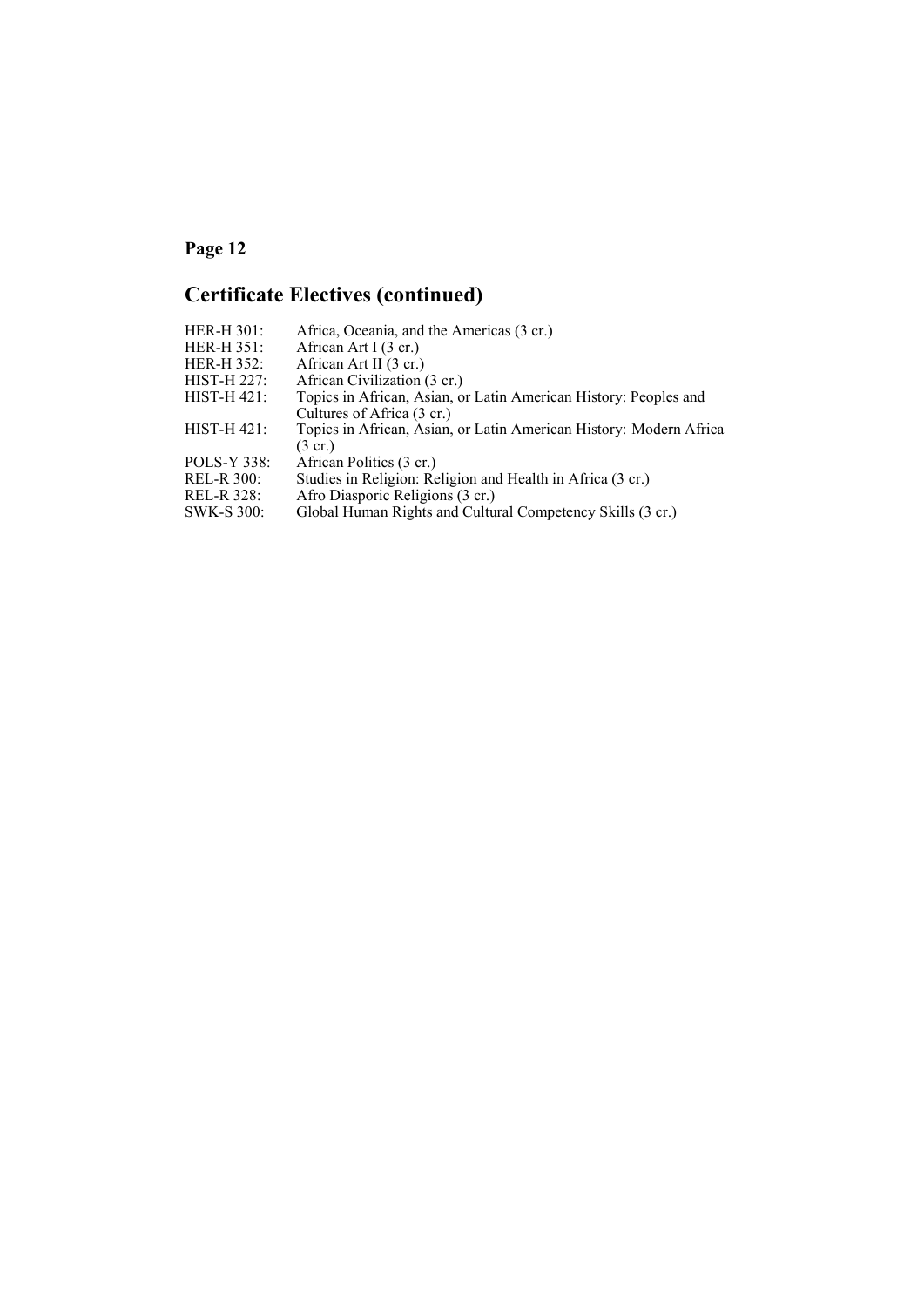# **Africana Students Club**

### **Mission Statement:**

The mission of the A.S.C is to promote solidarity amongst Africana studies majors and promote multiculturalism in the Africana Studies program. Another main focus of the club is networking with other student organizations and utilizes friendships made during higher education. ASC will promote the following, a foundation in adherence to leadership, academic and professional excellence, community service, and welcoming our international students in the transition into IUPUI student life.

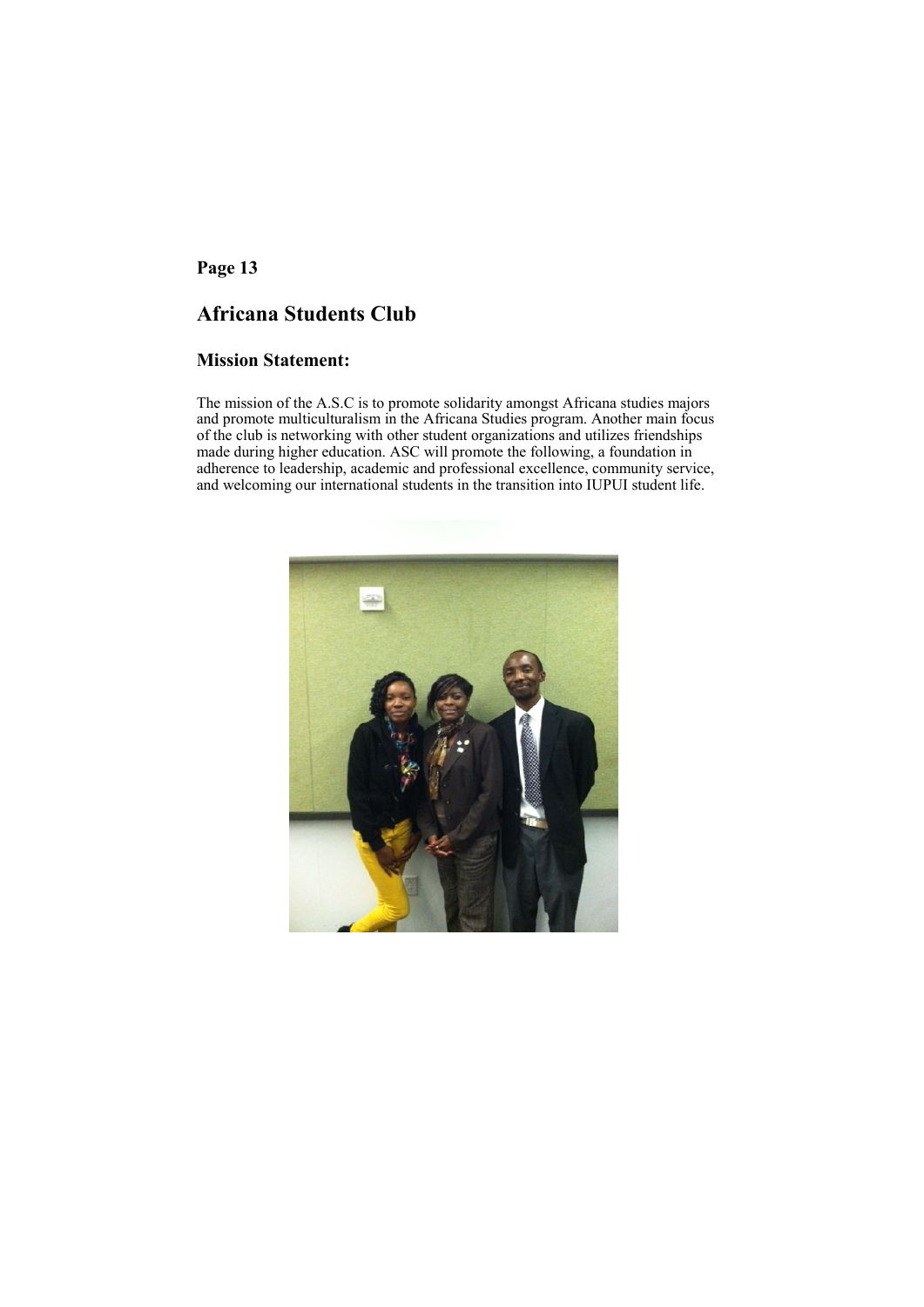#### **Campus Resources**

The Campus Bulletin provides a comprehensive listing of the services mentioned here among many, many more. Use the Campus Bulletin as your definitive source for information on campus resources.

#### **Career Center (317) 274-2554**

Services include: Student Employment Program, Internships & Co-ops, Career Planning & Counseling, SIGI PLUS & Other Interest Inventories, Workshops (in Career Planning, Resume Writing, Interviewing Techniques, and Job Search Strategies), Career Library, Job Listings and Announcements, Job Fairs, On-campus Interviewing, and Resume Referral Service.

#### **Counseling and Psychological Services (CAPS) (317) 274-2548**

- IUPUI Counseling and Psychological Services (CAPS) provides:
	- Individual Counseling, Crisis Intervention<sup>\*</sup>, Relationship Counseling
	- Evaluation and Assessment Services, Psychiatric Services
	- Group Counseling, Outreach, Consultation Services

*\*Please note, IUPUI-CAPS does not provide after-hours crisis management. Click here for specific [crisis information.](http://life.iupui.edu/caps/help/suicide.html)*

Counseling services are designed to assist students with a wide range of concerns, including but not limited to:

- Anxiety/Phobias, Depression, Eating Disorders, Grief/Loss, Parenting,
- Relationships, Stress & Time Management, Study Skills, Test Anxiety
- Trauma/Recovery

IUPUI CAPS reserves the right to refer individuals to other mental health care providers for concerns that are beyond the scope of practice at this facility. Faculty and staff services are provided by the [IU Employee Assistance Program.](http://www.indiana.edu/~uhrs/benefits/eap.html) E-Mail: caps@iupui.edu

**Financial Aid (317) 274-4162**

The counseling staff located in the Student Financial Services Area is available to serve all students with financial aid, student billing, and student account related matters. General questions may also be directed to the Financial Aid via phone, or answers may possibly be found by visiting the IUPUI Financial Aid site:  $\frac{http://www.iupui.edu/~final/}{http://www.iupui.edu/~final/})$ . Financial Aid Services help students with all financial aid-related questions, discuss financial aid awards (grants & loans) with current and prospective students, add, cancel and/or reduce loans, assist students in completing FAFSA online (Free Application for Federal Student Aid), Accept forms necessary for aid eligibility (i.e. Satisfactory Academic Progress, Quality Improvement, etc.), Work with lenders on behalf of students to resolve issues regarding federal and private loans, provide informational presentations to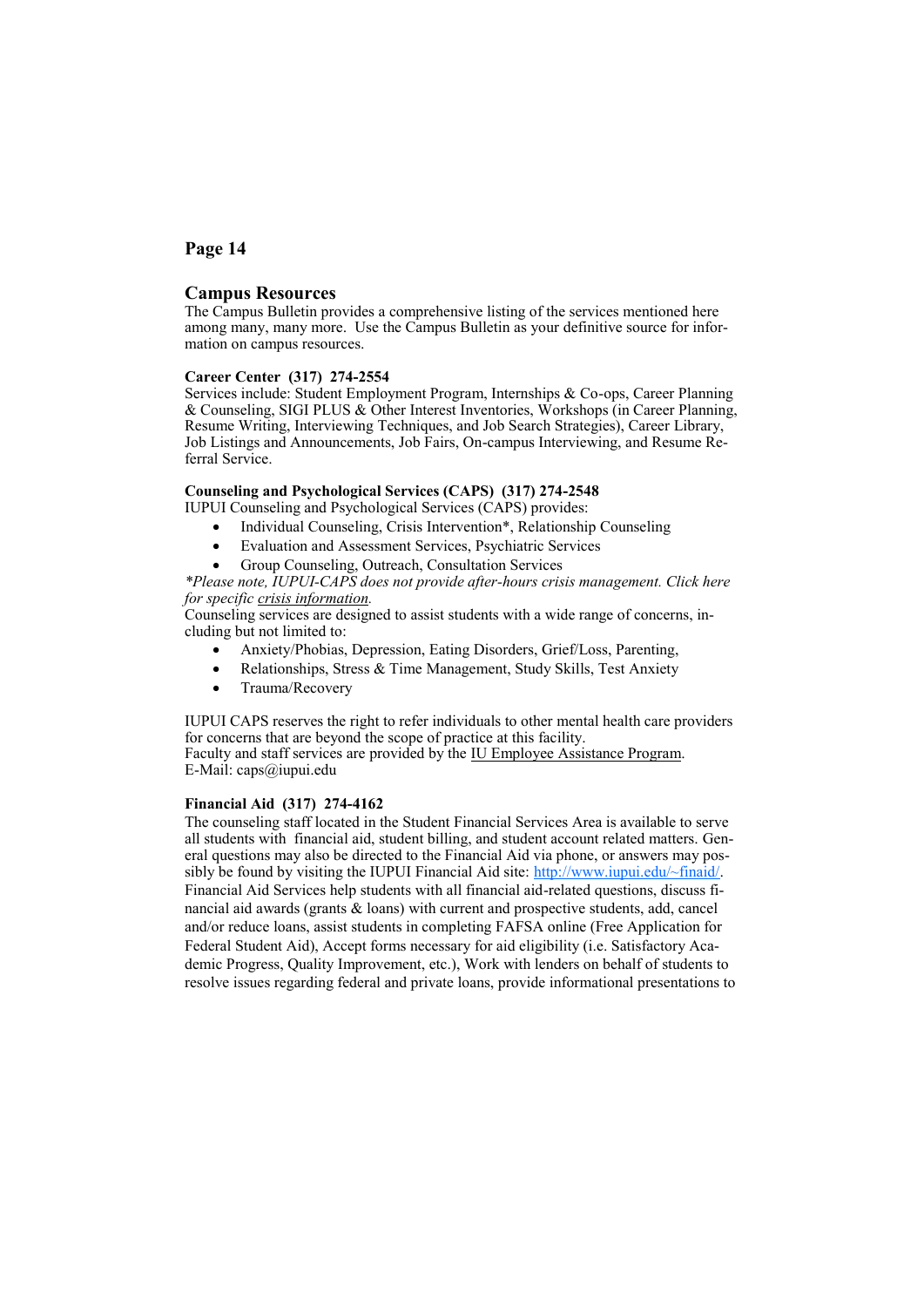### **Campus Resources (continued)**

#### **Financial Aid Services (continued)**

To students, faculty, staff, community members on all areas of financial aid at IUPUI, collect Student Financial Services drop-box items.

#### **IUPUI Jagtag (317) 274-5177**

The IUPUI Jagtag card is required for all first time students to IUPUI. The first Jagtag card you receive is free. You must present proof of identification and student status to obtain the Jagtag card. There will be a replacement fee charged to your Bursar account for lost Photo ID cards, a name change, a photo change, or a student identification number change. You may use your Jagtag card as a library card, campus photocopier card, physical education recreational sports card, vending machine access, food services, and Student Technology Center information card.

#### **IUPUI University Library**

Africana Studies, formerly African American and African Diaspora Studies, encompasses many disciplines, including history, languages and literature, sociology, anthropology, religious studies, and others. Scholarly resources for the study of the African American and African Diaspora experience are many and diverse.

Africana Studies library liaison: Stephen Towne, Associate University Archivist University Library, Room UL 0117A,setowne@iupui.edu,317-278-3445 UL Reference Desk , (317) 274-0469, Interlibrary Loan Style Manuals / Writing Aids

#### **Oncourse**

**IU's online collaboration and learning environment, powered by the [Sakai commu](http://sakaiproject.org/)[nity](http://sakaiproject.org/)**, supports teaching and learning, committees, projects, research, and portfolios for Indiana University's community of students, faculty, and staff.

**How do I log in?** Click the Oncourse **Login** link in the top right corner of the Oncourse Welcome page. When prompted, type in your IU username and passphrase.

How do I get started? If you're new to Indiana University or Oncourse, check out these materials or short video demonstrations:

[Oncourse Podcast: Basic Overview for Students](http://podcast.iu.edu/upload/UITSITEduc/184e4909-643f-4c9d-82cc-e38f35787899/oncourse_student_overview.mp4) - Watch this podcast to see the ways you'll work in your courses.

Customized How-[to Guide: For Students or Instructors \(PDF\)](http://ittraining.iu.edu/scripts/oncourse/pdfcreator/) - Build customized documents that are sent to your designated email.

[Oncourse Quick Start Guide: For Students \(PDF\)](http://www.indiana.edu/~ittrain/oncourse/workshops_materials/ONSTU.pdf) - Learn to use Oncourse for your course work.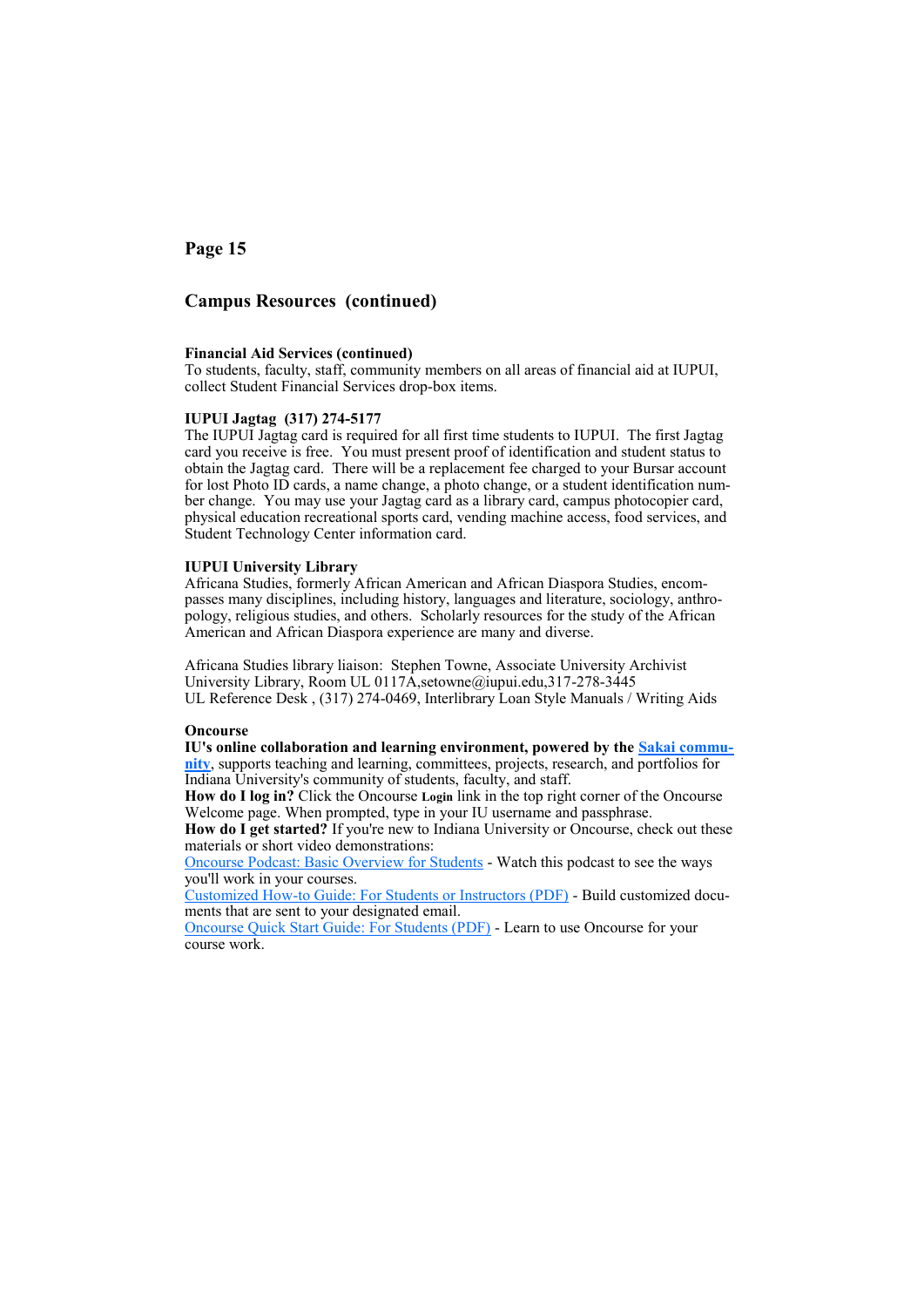### **Campus Resources (continued)**

Feature demos - 2-[4 minute videos](https://kb.iu.edu/data/arbl.html) - Many of these short videos focus on basic tasks for both students (posting a profile picture) and instructors (posting a course announcement and email notification).

Oncourse Training and Support- Access more self-study online or get help from a person.

[Request a site](https://oncourse.iu.edu/portal/site/!gateway/page/c4baddeb-28cd-40e2-001b-7287bbcee8c1) - Request project sites, practice course sites, or portfolio sites; your course sites are automatically generated.

[Supported browsers](https://kb.iu.edu/data/axgj.html) - View this list of supported browsers for Oncourse and other IU services.

#### **OneStart**

Students may access their transcripts, audit report, class schedule, bursar account, and financial aid information on-line using OneStart. University student username and password are needed to gain access. Students go to the IUPUI website and click on OneStart to begin their session.

#### **Parking Permits (317) 274-4232**

Parking permits are sent out during the first week of class. Parking Services is located on the lower level of the Vermont Street garage. Students may park in "E" lots only.

#### **Registrar (317) 274-1519**

Contact the Registrar's office with questions about: Current semester registration, transcripts, address changes, VA certifications, and residency requirements. Their website contains much useful information about these concerns and many more.

#### **Student Affairs Office (317) 274-3976**

The student affairs office is in Cavanaugh Hall 401. Queries related to general education requirements, graduation, appeals etc can be answered there.

#### **Student E-Mail Accounts**

These accounts can be activated through the University Integrated Technologies Services homepage: http://www.iupui.edu/ithome/help/. Student assistance is available by calling 274-HELP (274-4357)

#### **University College Learning Center (317) 274-4818**

The Learning Center offers facilitated group learning sessions for targeted courses. Academic mentoring sessions are designed to be a supplement to attending class, allowing students to work together to better understand course material. This service is FREE, and all IUPUI students are welcome. http://www.universitycollege.iupui.edu/ learningcenter/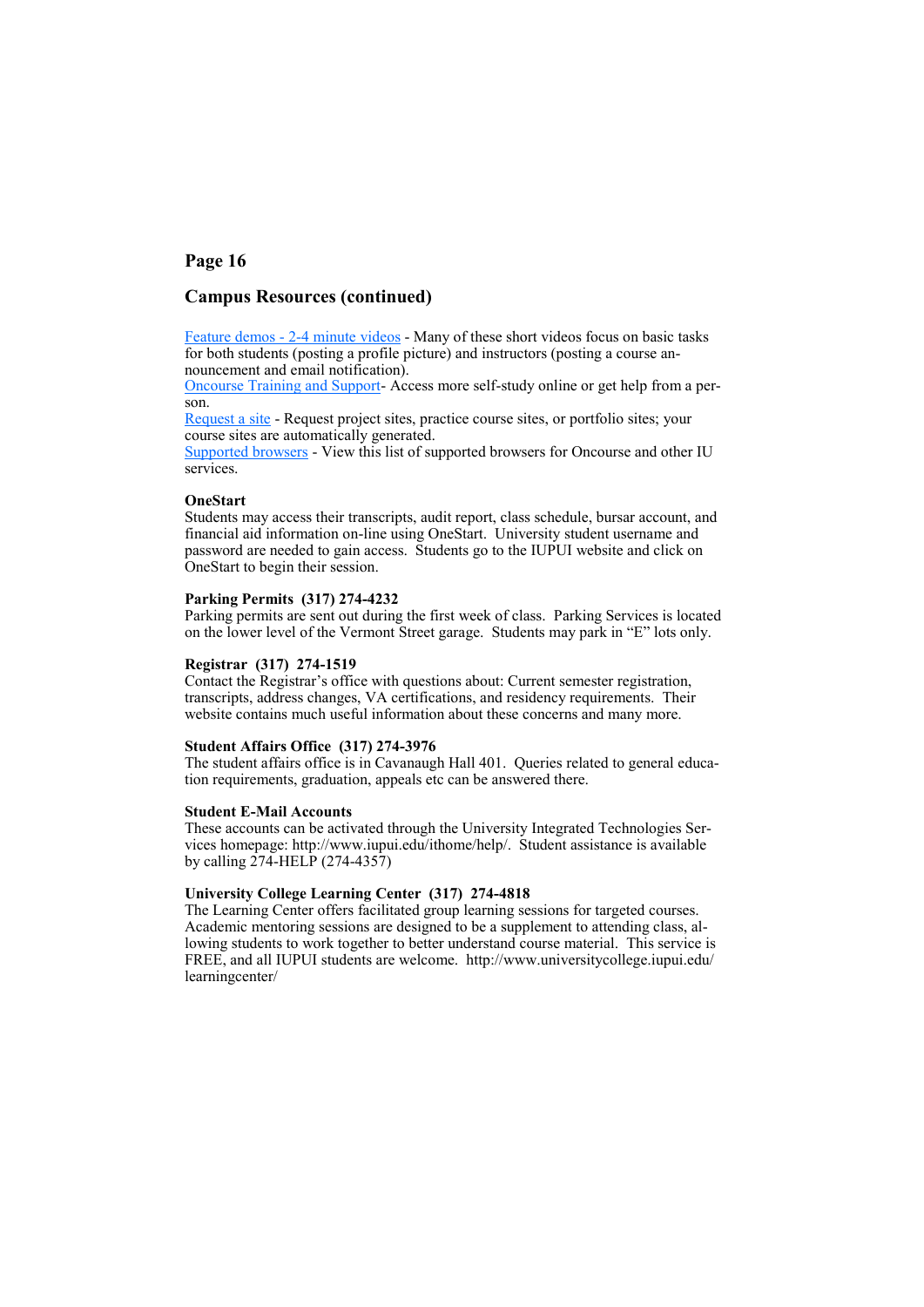# **Awards and Scholarships**

## **Program Awards**

### **The Preston Eagleson Award**

This award is presented to an IUPUI undergraduate student for outstanding achievement in a paper written on the African-American experience. The prize honors Preston Eagleson, the first black American to receive an advanced degree from Indiana University.

- **Scholarship Amount**: 1st prize: \$400; 2nd prize \$200
- **Application Deadline**: January 27
- **Department**: AFRO

### **Outstanding Student Award**

Given each year to an undergraduate student at IUPUI with at least nine credit hours in African American Studies courses who have exhibited exemplary academic performance as well as leadership qualities in the discipline. Recipients of the award are nominated by members of the African American Studies Program faculty.

### **Turner-Wright Scholarship in African American Studies**

This award supports scholarships for undergraduates in the African American and African Diaspora Studies Program.

- **Scholarship Amount**: \$500 or more
- Application Deadline: February 1 Extended to Feb. 7
- **Department**: AFRO

### **The School of Liberal Arts**

Liberal Arts gives out a variety of awards and scholarships. A complete list and description can be found at http://www.iupui.edu/~scentral/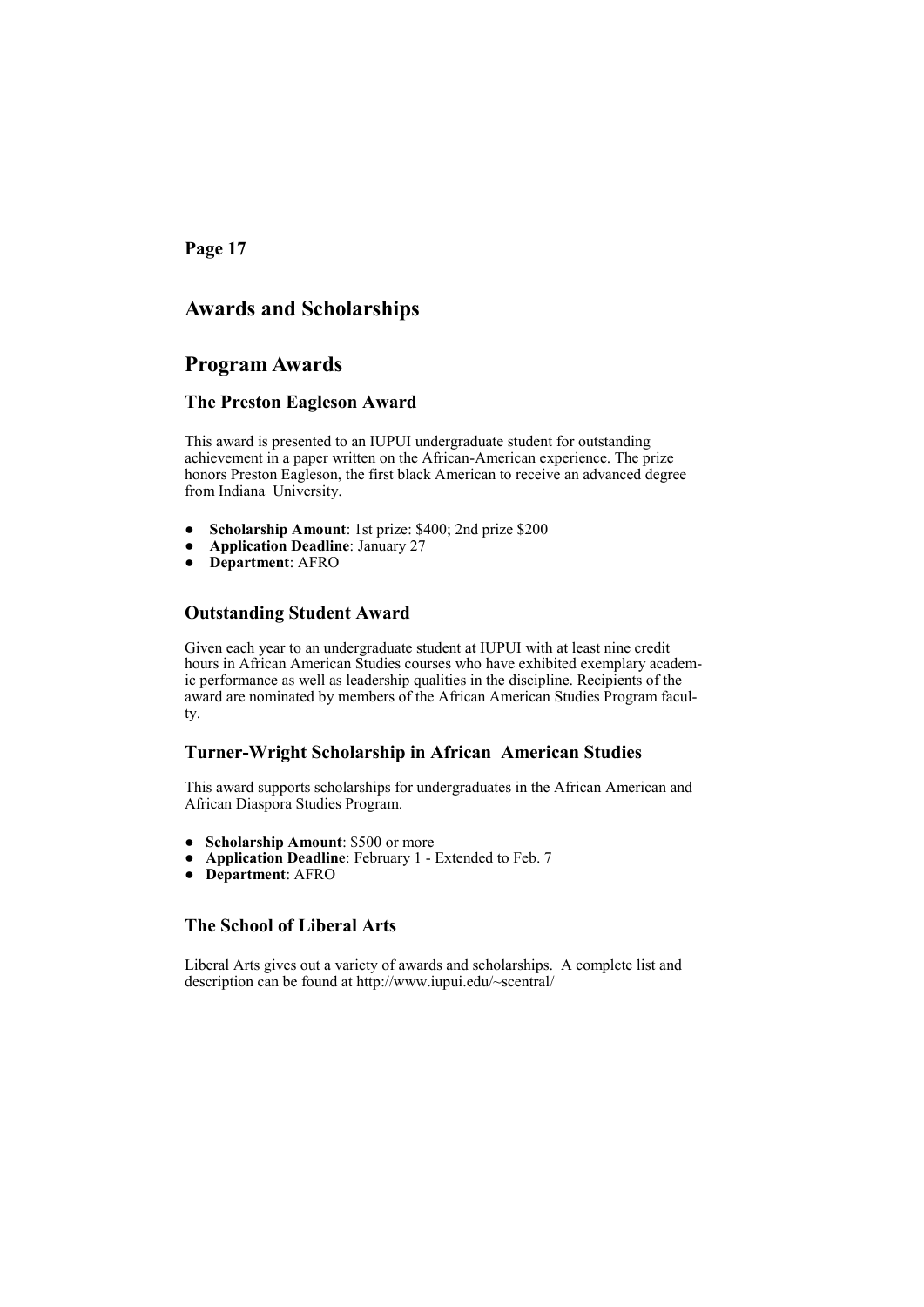# **Olaniyan Scholars Program**

The Olaniyan (Oh-LAWN-eee-yawn) Scholars Program promotes the development of undergraduate research and professional experience through African American and African Diaspora Studies (AAADS), or the study of African peoples still living in Africa and those populations scattered around the globe since slavery and colonization.

#### **The Scholarship Offers:**

- Full in-state tuition renewable for up to four years
- A \$2,000 stipend per year
- The opportunity to engage in research work with a full-time faculty member
- The opportunity to participate in community internships

Out-of-state students must make special arrangements to cover the difference between in-state and out-of-state costs; out-of-state students should discuss options with the Office of Student Scholarships (317-274-5516) and/or the Office of Student Financial Aid Services (317-274-4162).

#### **OLANIYAN SCHOLARS HIGH SCHOOL SUMMER EXPERIENCE**

The Olaniyan Scholars High School Summer Experience is an opportunity to introduce youth to new academic experiences and to challenge them to think critically. Students participate in a daycamp during **the first two full weeks of June** that expands their knowledge of populations of African descent.

#### **The Olaniyan Scholars Summer Experience will provide students with the opportunity to:**

- Earn up to \$1500 in scholarship money to IUPUI
- Experience college life at an urban institution
- Develop and/or improve study skills for college
- Broaden knowledge of the history of peoples of African descent
- Gain an understanding of what undergraduate research is, how it is practiced, and its benefits to academic success
- Better understand and set goals for academic and professional achievement
- Establish relationships and work closely with university faculty and staff
- Earn an official Olaniyan Scholars Summer Experience Certificate from the Indiana University School of Liberal Arts Africana Studies Program

Feature demos - 2-[4 minute videos](https://kb.iu.edu/data/arbl.html) - Many of these short videos focus on basic tasks for both students (posting a profile picture) and instructors (posting a course announcement and email notification).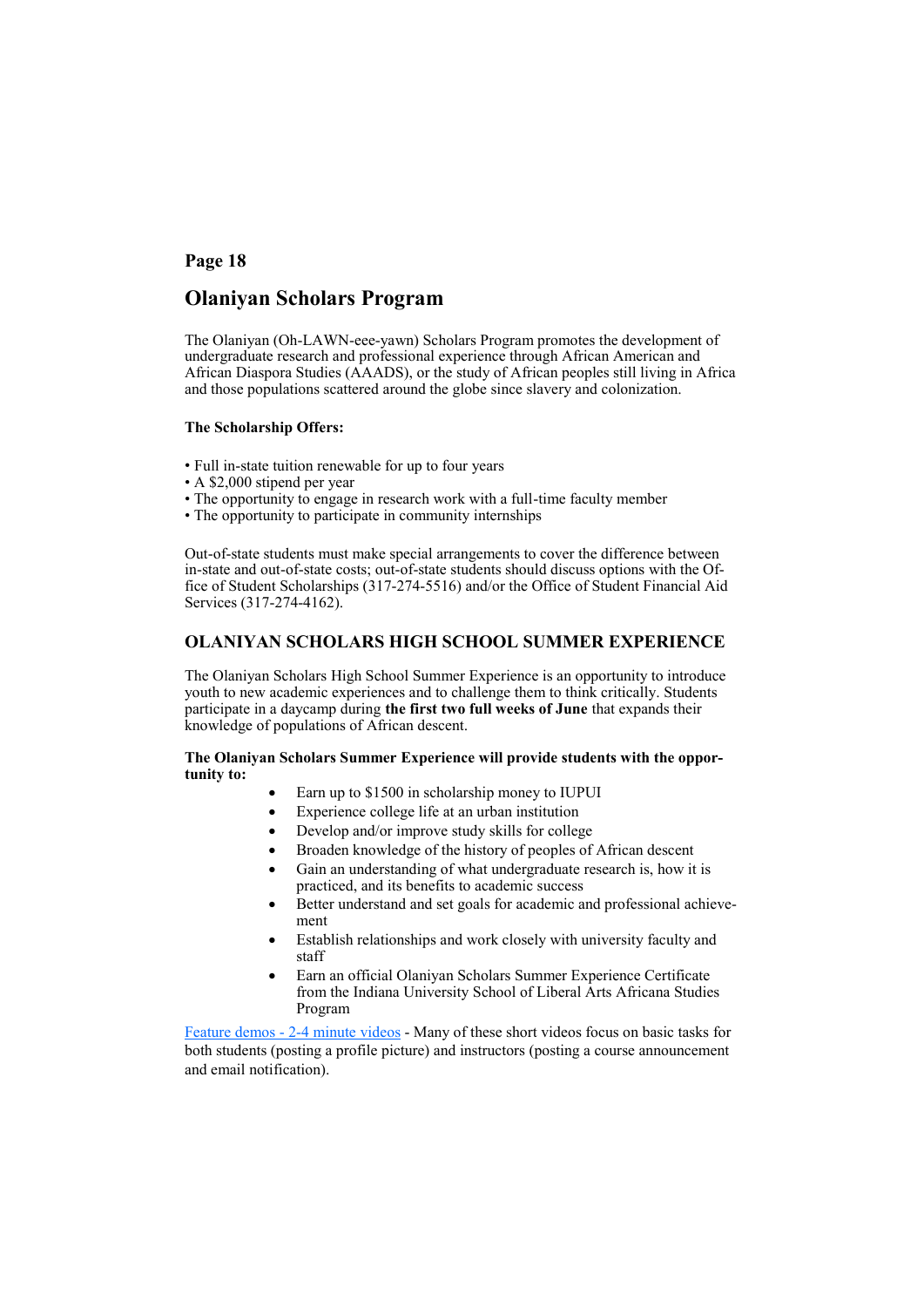# **Hermano & Hermano Program**

The Hermano a Hermano Project (H2H) is a two week critical servicelearning program open to all IUPUI and IU students. The program was founded at IUPUI in 2007 as a result of recruitment and retention initiatives under the leadership of then University College Assistant Dean, Phillip Seabrook, and Juhanna Rogers. In 2010, H2H moved under the Africana Studies umbrella. H2H seeks to challenge students to think globally and critically about topics related to culture, race, and identity in the Caribbean.

To date the program has taken more than 50 students abroad and sustained partnerships with organizations and universities throughout the Dominican Republic. While abroad, students participate in workshops, lectures, and cultural excursions that bring the history and culture of the island to life. This is a not just a service trip, it is an experience that helps students think about their role in the world in a new way!

The program is part of a three credit summer course.. The program is open to students in all academic majors. Interested students should apply for the program during the fall semester. Financial aid and scholarships are available for students who choose to study abroad. For more information contact program director, Juhanna Rogers, [junroger@iupui.edu,](mailto:junroger@iupui.edu) or faculty director Iris Rosa, [rosa@indiana.edu](mailto:rosa@indiana.edu)